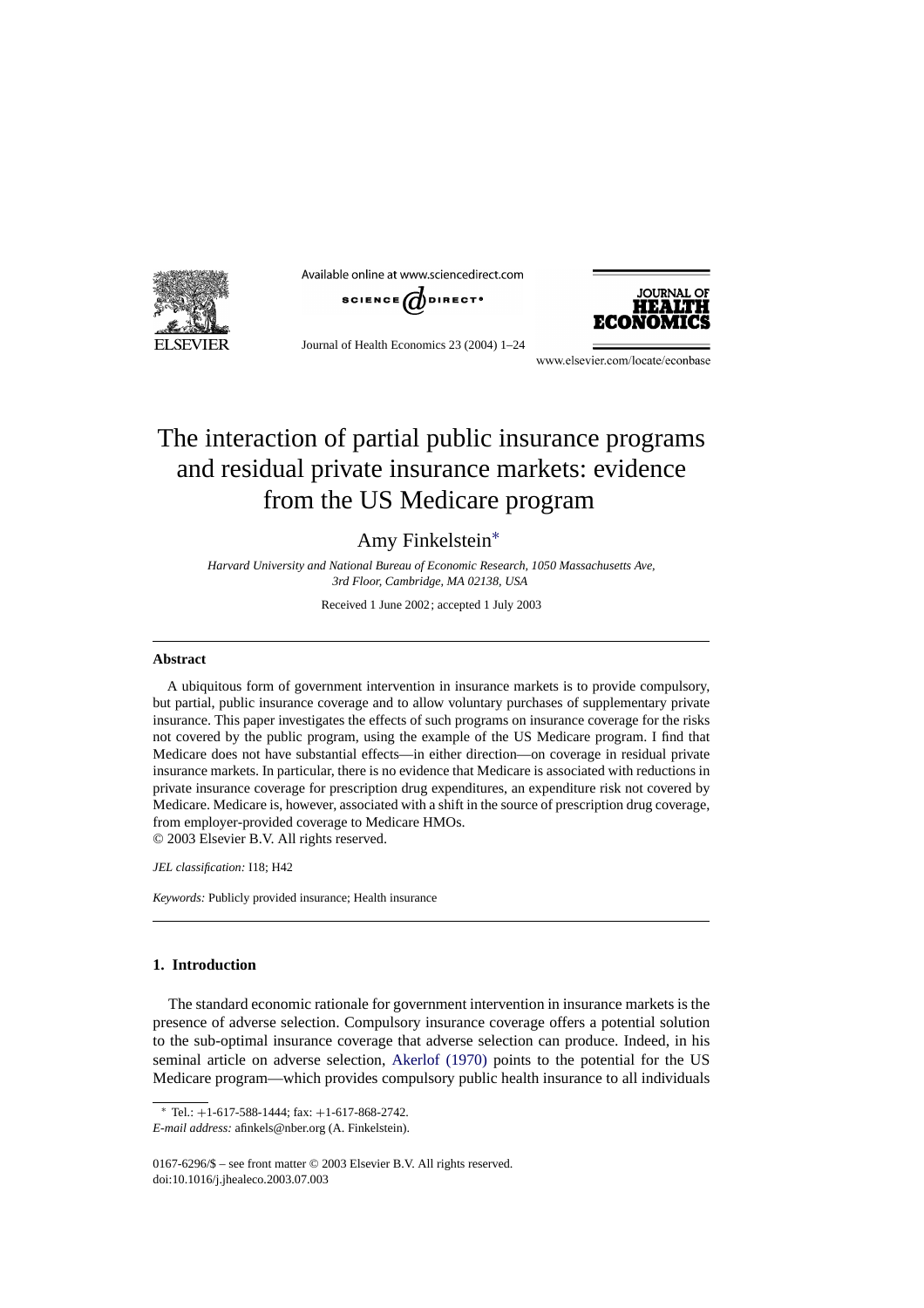over age 65—to overcome adverse selection problems in private health insurance markets for the elderly and thus to improve welfare.

In practice, the vast majority of compulsory public insurance programs provide only partial insurance coverage. For example, Medicare pays for only half of all medical expenditures for the elderly, and leaves them exposed to substantial medical expenditure risk. The same is true of public health insurance programs in Canada, Australia, and the United Kingdom. Many other types of public insurance programs also provide incomplete insurance. Around the world, defined benefit Social Security systems provide only partial annuitization for the elderly. Public disability insurance in both the US and Canada provides only limited insurance against lost wages and increased medical costs. In all of these instances, individuals have the option of buying supplemental insurance in the private market to "top up" their public insurance coverage.

Yet, we have no empirical evidence of the consequences of such partial programs for the workings of the private insurance market and hence for total insurance coverage.<sup>1</sup> A primary concern is that these programs—designed to increase insurance coverage—may in fact impair the functioning of the residual private market. In particular, if the private insurance market suffers from adverse selection, the introduction of a compulsory public program providing partial coverage may reduce the willingness of lower risk individuals to pool with higher risk individuals for coverage for the remaining residual risk; if lower risk individuals drop out of the residual private market, this market may unravel partly or completely. The public program could thus produce declines in total insurance coverage for some groups of privately-insured individuals. This deleterious effect on the residual private market could partially or completely counteract any welfare gains from the increased insurance coverage provided through the public program. On the other hand, if the public program*reduces*the extent of unraveling in the residual private insurance market, the welfare gains from the program would exceed those stemming directly from the publicly-provided insurance. Theoretically, either effect may obtain.

Given the theoretical ambiguity, this paper looks empirically at the effect of Medicare on the residual private health insurance market. Empirical evidence of the effect of partial public insurance on the residual private insurance market has important implications for the welfare consequences of existing programs, such as Medicare and Social Security. For example, it is possible that Medicare, which does not provide prescription drug coverage, may be partly responsible for the limited nature of private prescription drug coverage among the elderly. Understanding the impact of partial public insurance is also crucial for optimal policy design of future public insurance programs. For example, proposals for a Medicare prescription drug benefit almost always involve a less-than-comprehensive benefit and optional supplemental coverage; the desirability of such a program depends in part on how the private market for supplementary drug coverage is likely to function relative to the market for any drug coverage.

I begin in [Section 2](#page-2-0) with some brief background on Medicare and on the private insurance market for supplementary coverage. Section three considers theoretically the potential

<sup>&</sup>lt;sup>1</sup> There is, however, evidence of the effect on private insurance coverage of partial public insurance programs (such as Medicaid) that may be used as an *alternative* to any private insurance ([Cutler and Gruber, 1996\).](#page-22-0)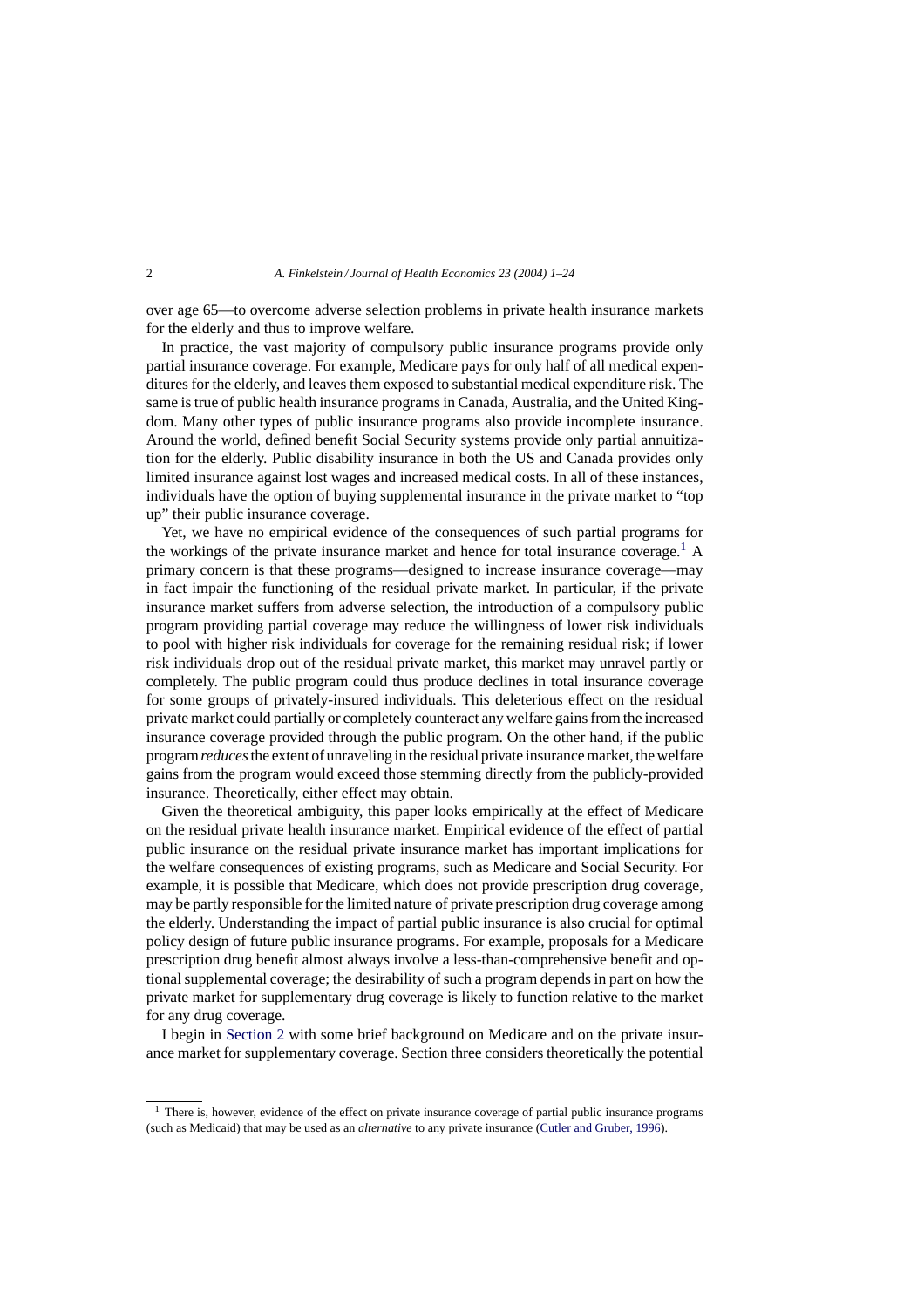<span id="page-2-0"></span>impact of partial public insurance on coverage in the residual private market in the presence of adverse selection.

[Section 4](#page-6-0) describes the empirical approach. I follow a panel of retirees from the Health and Retirement Survey (HRS) over a 2-year period to examine the effect of the discrete change in Medicare coverage that occurs when they turn 65 on their private health insurance coverage. To control for any confounding effects that aging or the passage of time may have on the demand and supply of private health insurance, I compare changes in private health insurance for retirees who become covered by Medicare between interviews to changes in private health insurance for two control groups of retirees who do not become covered by Medicare between interviews. One control group consists of retirees originally aged 60–62, who are not covered by Medicare in either interview; the other control group consists of retirees aged 65–67, who are covered by Medicare in both interviews.

[Section 5](#page-9-0) presents the main results. The principal finding is that Medicare does not appear to impair the functioning of the residual private insurance market. Medicare is not associated with declines in the overall rate of private health insurance coverage, or in the rate of prescription drug coverage. Moreover, there is no evidence that Medicare is associated with declines in health insurance for the lower risk (healthier) individuals. This suggests that Medicare does not produce an unraveling of the adverse selection equilibrium in the residual private market. There is, however, evidence that Medicare is associated with a shift away from employers as the *source* of private retiree health insurance coverage, primarily toward Medicare HMOs but also toward the non-group market.

[Section 6](#page-16-0) briefly investigates other channels—such as consumer misinformation or fixed costs of insurance policies—through which the public program may affect the residual private market. The last section summarizes the main findings and discusses their potential generalizability.

## **2. Background on the US Medicare program and private health insurance**

The US Medicare program provides partial public health insurance coverage to the elderly and to the disabled. This paper focuses on the elderly. The discrete change in eligibility at age 65 provides a mechanism for distinguishing the effects of Medicare from other (continuous) effects of aging. Essentially all individuals aged 65 or older are covered by Medicare. This is not surprising, since Medicare Part A (which primarily covers non-physician inpatient hospital care expenses) is financed through payroll taxes on the employed while Medicare Part B (which primarily covers physician fees for covered services) is heavily subsidized ([U.S. House of Representatives, 1998\).](#page-23-0)

Although essentially universal among the elderly, Medicare coverage is far from comprehensive. Indeed, Medicare pays for less than half of the health care costs of the elderly and provides substantially less coverage than most private insurance held prior to age 65 ([Piacentini and Foley, 1992\). G](#page-22-0)aps in Medicare coverage fit into three main categories. First, there are cost-sharing provisions—annual deductibles and uncapped co-payments—for the hospital and physician services that Medicare covers. Second, there are certain health services that Medicare covers only partially and/or with severe restrictions, such as care in a skilled nursing facility or home health care. Third, there are certain health services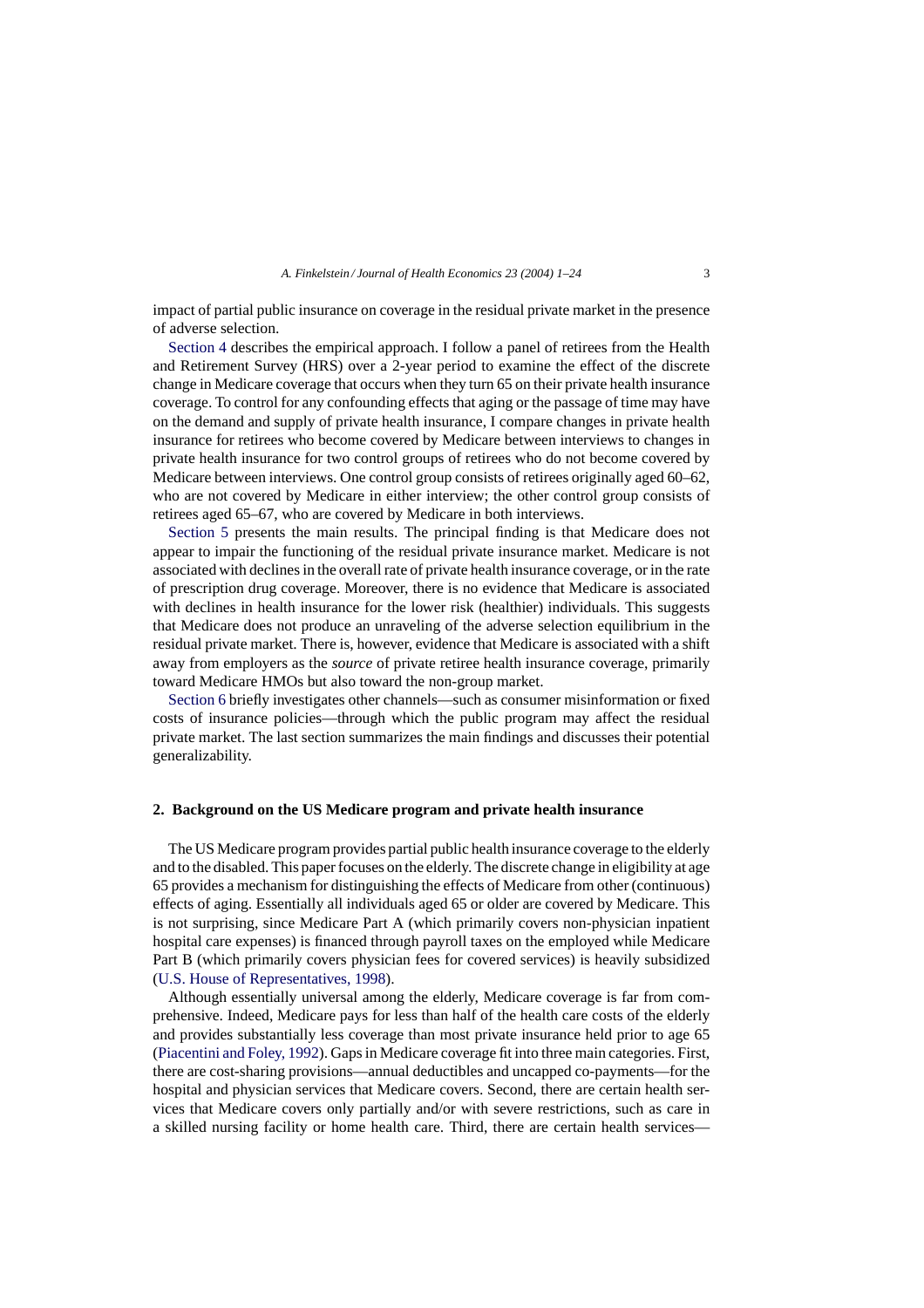primarily outpatient prescription drugs and long-term care—which Medicare does not cover. By contrast, most (85%) of private retiree health insurance policies for individuals prior to age 65 cover prescription drugs, although, like Medicare, they provide little long-term care coverage.

Given these gaps in Medicare coverage, it is not surprising that private coverage to supplement Medicare is widespread. About 85% of the non-disabled, non-indigent retired elderly who are recently covered by Medicare (i.e. ages 65–67) have some supplementary private insurance. This "Medigap" coverage is provided either through an insurance policy from a current or former employer or union (56%), an insurance policy purchased directly from an insurance company (26%), or a Medicare HMO (16%).<sup>2</sup> Medicare HMOs cover Medicare services and also an expanded benefit package in exchange for limiting the individual to a network of providers and sometimes for a premium as well.

# **3. Theoretical impact of partial public insurance programs on markets with adverse selection**

The partial public insurance programs that I consider theoretically are, like Medicare, universal and compulsory. They provide essentially first-dollar coverage (with perhaps some small deductible), but provide less than full insurance against the risk that they cover.<sup>3</sup> They also allow the purchase of voluntary private insurance policies to supplement the compulsory public insurance.

In a model with perfect competition, constant returns to scale, perfect capital markets and symmetric, full information, the introduction of such a program should affect insurance coverage only by mechanically increasing insurance coverage for individuals whose private insurance coverage would otherwise have been less than the publicly-provided amount. The program should have no effect on total insurance coverage for those who would otherwise have private insurance coverage that exceeds the amount provided by the public program.

Once we depart from this benchmark model, however, it is possible to generate predictions—in either direction—for the effect that partial public insurance programs will have on total insurance coverage. This paper focuses primarily on the interaction of a partial public insurance program with a residual private insurance market when the private market suffers from adverse selection. The impact of adverse selection on the overall effect of the public program is of particular interest since the economic rationale for compulsory public insurance stems from its potential to overcome the private market problems created by adverse selection. Moreover, a substantial empirical literature has documented the presence of adverse selection in the US private health insurance market (see [Cutler, in press](#page-22-0) for a review).4

<sup>2</sup> Author's calculations from the 2000 HRS. See [Section 4](#page-6-0) for more details about the sample.

<sup>&</sup>lt;sup>3</sup> An alternative form of a partial public insurance program is one that covers catastrophic expenditures above a high deductible and allows private markets to supply "low end" policies. A rich theoretical debate on the efficiency of such plans can be found in [Besley \(1989\),](#page-22-0) [Selden \(1993\),](#page-22-0) [Blomqvist and Johannson \(1997\), a](#page-22-0)nd [Selden \(1997\).](#page-23-0)

<sup>4</sup> Although most of this literature pertains to the pre-65 private health insurance market, there is also evidence of substantial adverse selection in the post-65 private insurance market (e.g. [Ettner, 1997\).](#page-22-0)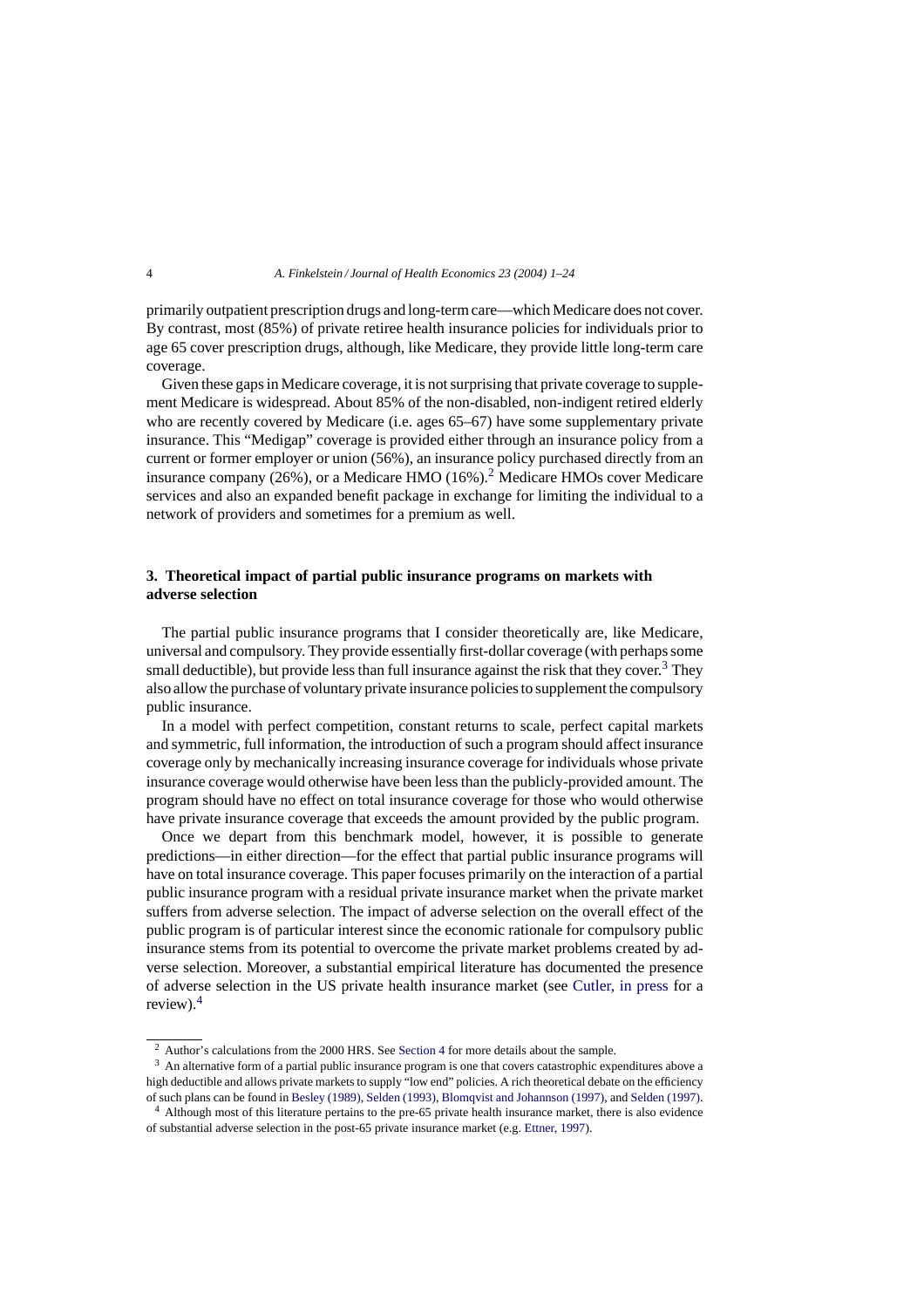# *3.1. Partial public insurance programs in markets with adverse selection: existing theory*

Existing models of asymmetric information yield ambiguous predictions for the impact of the public insurance program on insurance coverage for risks not covered by the public program. Broadly speaking, the impact of the public program depends on whether insurance companies are restricted to linear pricing schedules or whether they can offer exclusive contracts and therefore a convex pricing schedule; this is an open empirical question.<sup>5</sup>

For the case of a private insurance market with non-exclusive contracts (i.e. linear pricing), [Abel \(1986\)](#page-22-0) shows formally that partial insurance provided by the public program exacerbates adverse selection pressures in the residual private market. As a result, the residual private market can unravel partly or completely. Intuitively, the introduction (or expansion) of a partial public insurance program reduces individual exposure to risk, and thus reduces the consumer surplus from purchasing private insurance at a given price. When facing a common price for insurance, this consumer surplus is lowest for lowest risk individuals, and zero by definition for the lowest-risk individual who chooses to purchase the insurance. By reducing consumer surplus, the public program thus induces the lowest risk individuals to drop out of the private market; this drives up the equilibrium price of insurance and thus prompts further declines in private coverage.

If, instead, insurance companies are capable of enforcing exclusive contracts (i.e. offering a convex pricing schedule), partial public insurance programs can have the opposite effect on the private insurance market. [Wilson \(1977\)](#page-23-0) provided the striking result that when there is a pooling equilibrium in a private insurance market with adverse selection, the government can always Pareto dominate such an equilibrium by providing partial insurance at the market odds price and allowing the private market to provide supplemental insurance coverage.<sup>6</sup> This theoretical result has been cited in support of the welfare-enhancing potential of a variety of partial public insurance programs that allow for private supplementation such as mandatory, non-discriminatory Social Security programs with voluntary private annuity markets (see for example [Eckstein et al., 1985\)](#page-22-0) and compulsory partial health insurance coverage with supplementary private markets (see for example [Neudeck and Podczeck,](#page-22-0) [1996\).](#page-22-0) The intuition for the Wilson result stems from the assumption in the model that individuals may only hold one private health insurance policy; the introduction of the partial public insurance program thus allows individuals to hold *two* policies (one private, and one public), and can therefore produce improvements over the private market equilibrium ([Finkelstein, 2002a\).](#page-22-0)<sup>7</sup>

# *3.2. The relationship between the publicly-covered risk and the residual risk*

Both [Abel \(1986\)](#page-22-0) and [Wilson \(1977\)](#page-23-0) assume that there is one homogenous risk that the public and private programs may insure. In practice, however, the risks insured by

<sup>5</sup> More generally, [Chiappori \(2000\)](#page-22-0) notes that the distinction between exclusive and non-exclusive contracts is a critical one in models of asymmetric information of insurance markets.

 $6$  [Eckstein et al. \(1985\)](#page-22-0) discuss the full range in the amount of partial public coverage for which this result holds.

 $7$  A key requirement, therefore, for the potential for the public policy to be Pareto-improving is that individuals are restricted to only one private insurance policy. This assumption appears to be valid for health insurance markets [\(Finkelstein, 2002a\).](#page-22-0)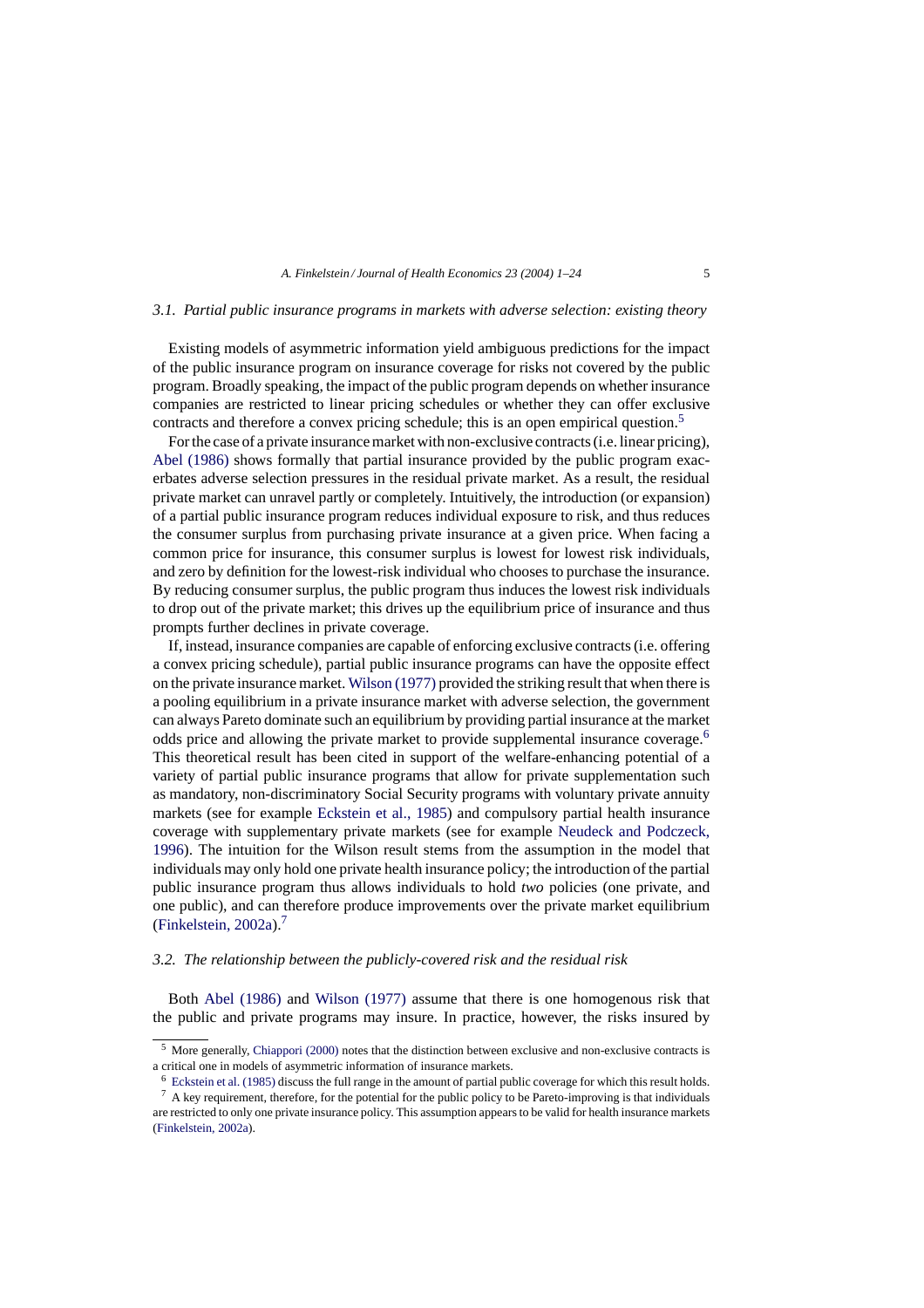the public program and those potentially insured by the residual private market, while related, may not be the same. This is particularly true of health insurance programs. The expenditure risk covered by Medicare (specifically, hospital, and doctor expenditures) is not identical to that potentially covered by the residual private market (specifically, the cost-sharing provisions of the public program and prescription drug expenditures.) This affects the potential theoretical impact of the partial public program on insurance coverage in the residual market.

In the case of Medicare, two factors in particular are likely to be important. Both stem from the fact that prior to age 65, the private insurance market bundles the insurance for risks subsequently covered by Medicare (namely physician and hospital risks) with insurance for the risks not covered by Medicare (namely prescription drug coverage and cost-sharing provisions of Medicare). $8$  The first factor is that there is considerably less variance in the expenditures not covered by Medicare than in the expenditures covered in the pre-65 private insurance market. $9$  Medicare thus forces an unbundling of the (lower variance) residual risks for prescription drug expenditures and cost-sharing expenditures from the (higher variance) physician and hospital expenditure risks. As a result, the insurance value of the residual risk—which increases in the variance of these expenditures—is likely to be lower than the insurance value for the combined expenditures. This increases the likelihood that Medicare will produce declines in residual insurance coverage, especially among lower risk individuals.<sup>10</sup>

The second factor is the substitutability or complementarity of spending. The co-payments and deductibles of the public program that private insurance may cover are clearly complements to the publicly-covered expenditures. Prescription drugs may be either a substitute for or complement to hospital or physician care. In some cases, taking a drug may substitute for a surgical procedure or reduce the risk of hospitalization. In other cases, the demand for physician care may increase when prescription drug coverage is available.

To the extent that Medicare expenditures and the residual expenditures are substitutes, Medicare may reduce the marginal demand for insurance against the residual risk, thus producing declines in insurance coverage. These declines may be particularly pronounced among the lower risk, if, as in the [Abel \(1986](#page-22-0) model), a common price for insurance is charged to all risk types. If the two expenditures are complements, however, coverage of one risk by the compulsory public program will increase the marginal utility of insurance against the other risk, and hence increase insurance demand. More importantly, any increased expenditures on Medicare-covered services induced by the (complementary) residual private insurance policy are borne by the public program, and therefore do not increase the price of the private policy. This "moral hazard subsidy" [\(Pauly, 1974\)](#page-22-0) of the private residual market

<sup>8</sup> This bundling of the two expenditure risks in the pre-65 private health insurance market may be due to economies of scale and scope in the production of insurance policies. It may also be due to the types of relationships between the two risks discussed in the remainder of this section.

<sup>9</sup> Prescription drug expenditures are considerably more predictable than general medical expenditures [\(Ettner](#page-22-0) [\(1997\),](#page-22-0) [Pauly and Zeng \(2002\)\)](#page-22-0). The deductibles and co-payments from the public program that the residual market may cover are also of lower variance than the full hospital and doctor expenditure risk.

<sup>&</sup>lt;sup>10</sup> Conceptually, the same effect obtains with a homogenous risk as well, since any public coverage reduces individuals' exposure to risk and thus their insurance demand [\(Abel, 1986\);](#page-22-0) when the residual expenditure risk is also a component of total expenditures that has very low variance, however, this effect is exacerbated.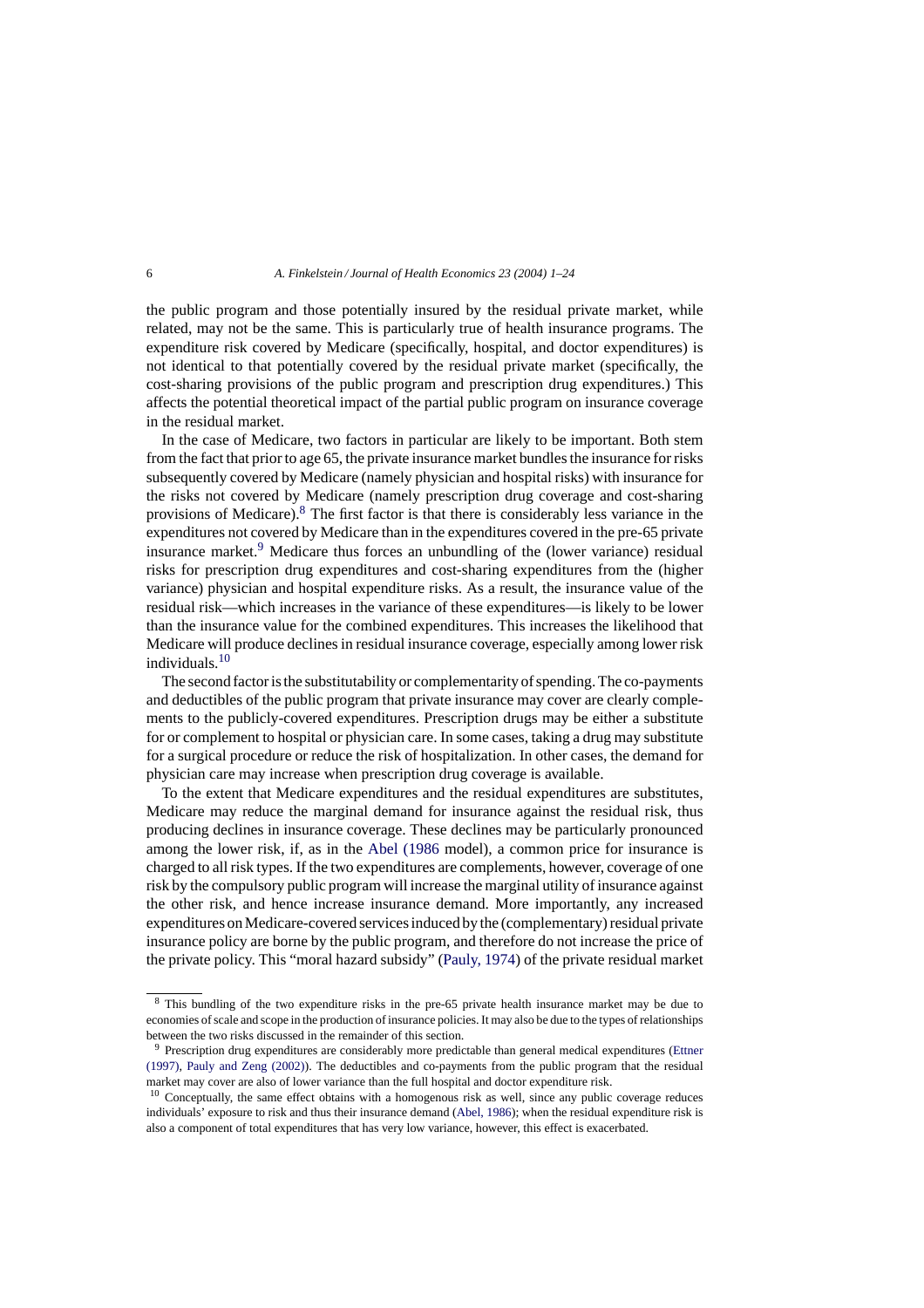<span id="page-6-0"></span>by the public program encourages private insurance for those services. It could, therefore, be an important factor in combating any declines in residual private insurance coverage that Medicare might otherwise be expected to produce. Moreover, when there are heterogeneous consumers with private information about their risk type, there may be welfare gains from the moral hazard subsidy since absent the subsidy, the insurance may be priced too high to attract low risk individuals. The subsidy may, therefore, play an important role in inducing low risk individuals to remain in the residual market and thus preventing this market from unraveling ([Marquis, 1992\).](#page-22-0)

#### **4. Empirical approach**

#### *4.1. Data and sample definition*

The data are from the Health and Retirement Survey. The HRS is a national panel data set that began in 1992 with a sample of primary interviewees aged 51–61 and their spouses. I use data from three waves: 1996, 1998, and 2000; earlier waves do not have information on prescription drug coverage.

The basic empirical strategy is to compare private health insurance markets for retirees who are covered by Medicare with those for retirees who are not covered by Medicare. I follow a panel of retirees originally aged 60–67 over a 2-year period. Retirees who are 63 or 64 in the first interview (the "treatment group") become covered by Medicare between interviews. This discrete change in Medicare coverage at age 65 is used to identify its effects. I compare the changes in private health insurance for retirees who become covered by Medicare between interviews to changes for two control groups who are close in age to the treatment group but do not experience any change in Medicare coverage between interviews. The Younger Control Group consists of retirees aged 60–62 in the first interview who are, therefore, not on Medicare in either interview. The Older Control Group consists of retirees who are 65–67 in the first interview who are therefore covered by Medicare in both interviews. This comparison is designed to isolate the effect of Medicare from other effects of aging and the passage of time on private health insurance markets. For example, during the time period under study, there has been a significant decline in the number of employers who offer health insurance to their retirees of any age.<sup>11</sup> Were I to merely examine changes in private health insurance coverage for retirees who become covered by Medicare over this time period without comparing it to the control groups of retirees who do not become covered by Medicare, the analysis would conflate any such time series trends with the estimated effect of Medicare.

I use the three waves of the HRS panel to form two, two-wave "stacked" panels. Some individuals therefore appear in two separate observations (in differences); indeed, the 2999 observations (in differences) in the data represent 2174 unique retirees.<sup>12</sup>

<sup>11</sup> See [http://www.ahcpr.gov/news/press/pr2002/insprepr.htm.](http://www.ahcpr.gov/news/press/pr2002/insprepr.htm)

<sup>&</sup>lt;sup>12</sup> In 1998, two new cohorts representing individuals born between 1924 and 1930 and individuals born between 1942 and 1947 were added to the sample and the entire sample was merged with the AHEAD sample which consists of individuals born before 1924. As a result some of the older individuals are only surveyed in 1998 and 2000 and therefore do not have repeat observations (in differences).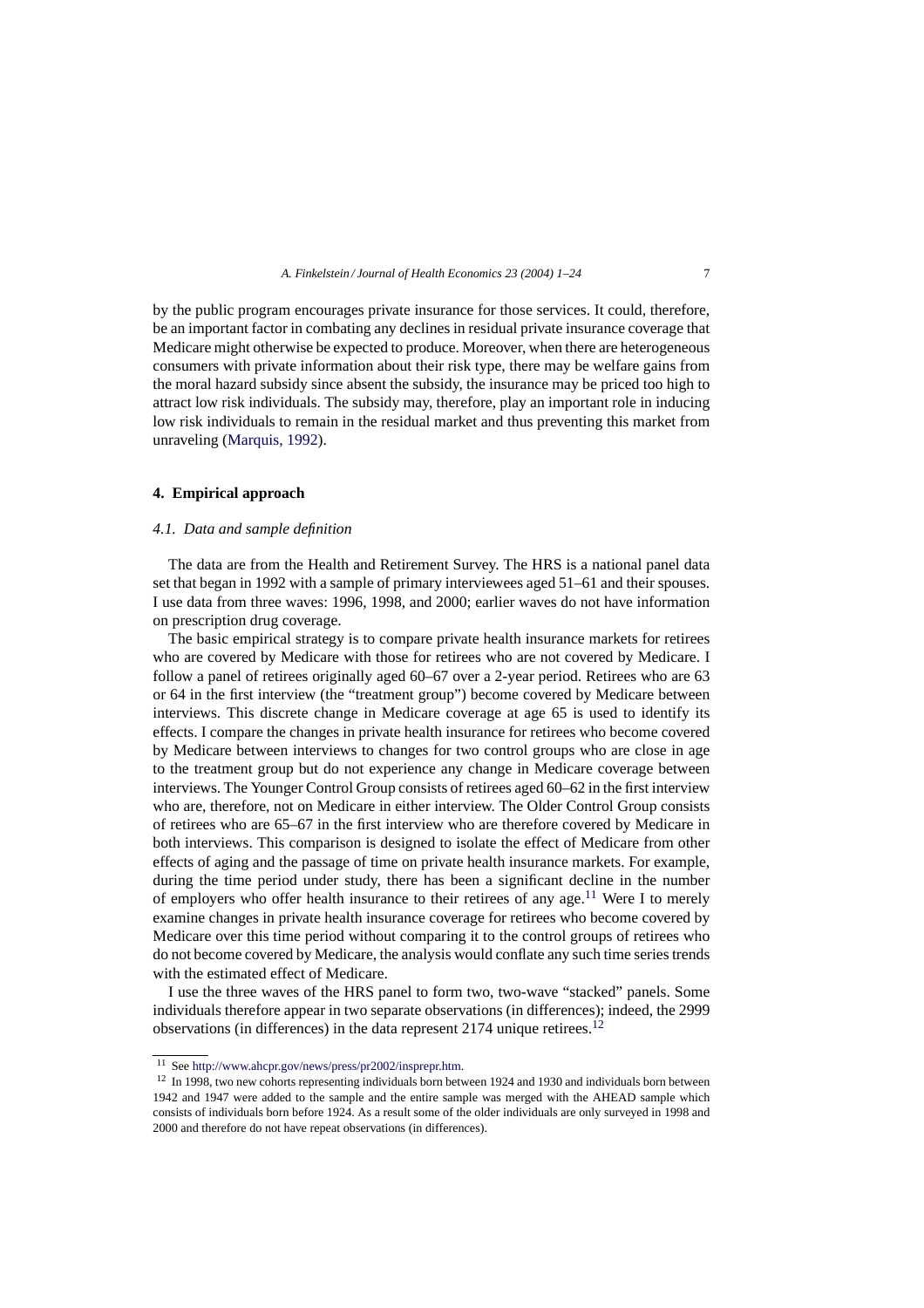<span id="page-7-0"></span>I restrict my sample in three main ways. All restrictions are made based on status at the first interview.<sup>13</sup> First, the sample is limited to retirees, whom I define based on their self-reporting of their retirement status. This restriction avoids confounding the effect of Medicare with the effect of retirement. Medicare is the primary payer for retirees with retiree health insurance at age 65 and over and employers can—and do—offer different health insurance packages to retirees based on Medicare eligibility. They can also charge age-based prices for any health insurance offered, as long as this is actuarially based.<sup>14</sup> Second, I further limit the sample to individuals who do not report themselves as disabled, since disabled individuals may be covered by Medicare regardless of age.

Finally, the sample is limited to people who are not covered by military health insurance and are not eligible for Medicaid, the public health insurance program that covers certain classes of poor people. This last restriction must be made with some care as Medicaid eligibility expands at age 65.<sup>15</sup> In order not to confound any effects of Medicare coverage at age 65 with those of expanded Medicaid eligibility at age 65, I limit the sample to retirees who, based on their income and assets, would not meet the criteria for Medicaid eligibility at age 65, regardless of their current age.16

#### *4.2. Empirical approach*

The basic specification for any one of the three groups of interest—the treatment group, the younger control group, or the older control group—is as follows:

$$
\Delta y_i = \beta_0 + \delta \Delta X_i + \varepsilon_i \tag{1}
$$

The key parameter of interest is the constant,  $\beta_0$ , which reflects the average change in the dependent variable for the group, after controlling for the effects of changes in other covariates.  $\Delta X$  controls for changes in household income between interviews.

When I combine the estimates from the treatment and the control groups into one difference-in-differences estimate, I estimate:

$$
\Delta y_i = \beta_0 + \delta \Delta X_i + \gamma \Delta \text{MEDICARE}_i + \varepsilon_i \tag{2}
$$

<sup>&</sup>lt;sup>13</sup> Throughout this paper I use the term "first interview" or "first wave" to refer to the first observation in time of the two observations on an individual. The observations may either come from the 1996 and 1998 surveys (in which case the "first interview" is the 1996 survey) or they may come from the 1998 and 2000 surveys (in which case the "first interview" is the 1998 survey).

<sup>&</sup>lt;sup>14</sup> The description of regulations for retiree health insurance before and after age 65 is based on a review of the relevant parts of ERISA, IRA non-discrimination rules, and the ADEA, as well as on conversations with program officials in the offices that oversee these regulations.

<sup>15</sup> In practice, this expansion is not large: Medicaid coverage rises from 6% of individuals aged 45–64 to 8.9% of individuals aged 65 and older ([U.S. House of Representatives, 1998\).](#page-23-0)

<sup>&</sup>lt;sup>16</sup> I choose the income and asset thresholds to exclude individuals who—if they were age 65—would either by eligible for full Medicaid or for QMBY (which covers Medicare part B premiums and co-payments for part A and part B). I do not exclude individuals who would be eligible for SLMBY, since these individuals only receive a slight income transfer through the payment of the part B premium. In results not reported here, I find that the results are not sensitive to more restrictive income and resource floors to exclude people who would be eligible for SLMBY as well.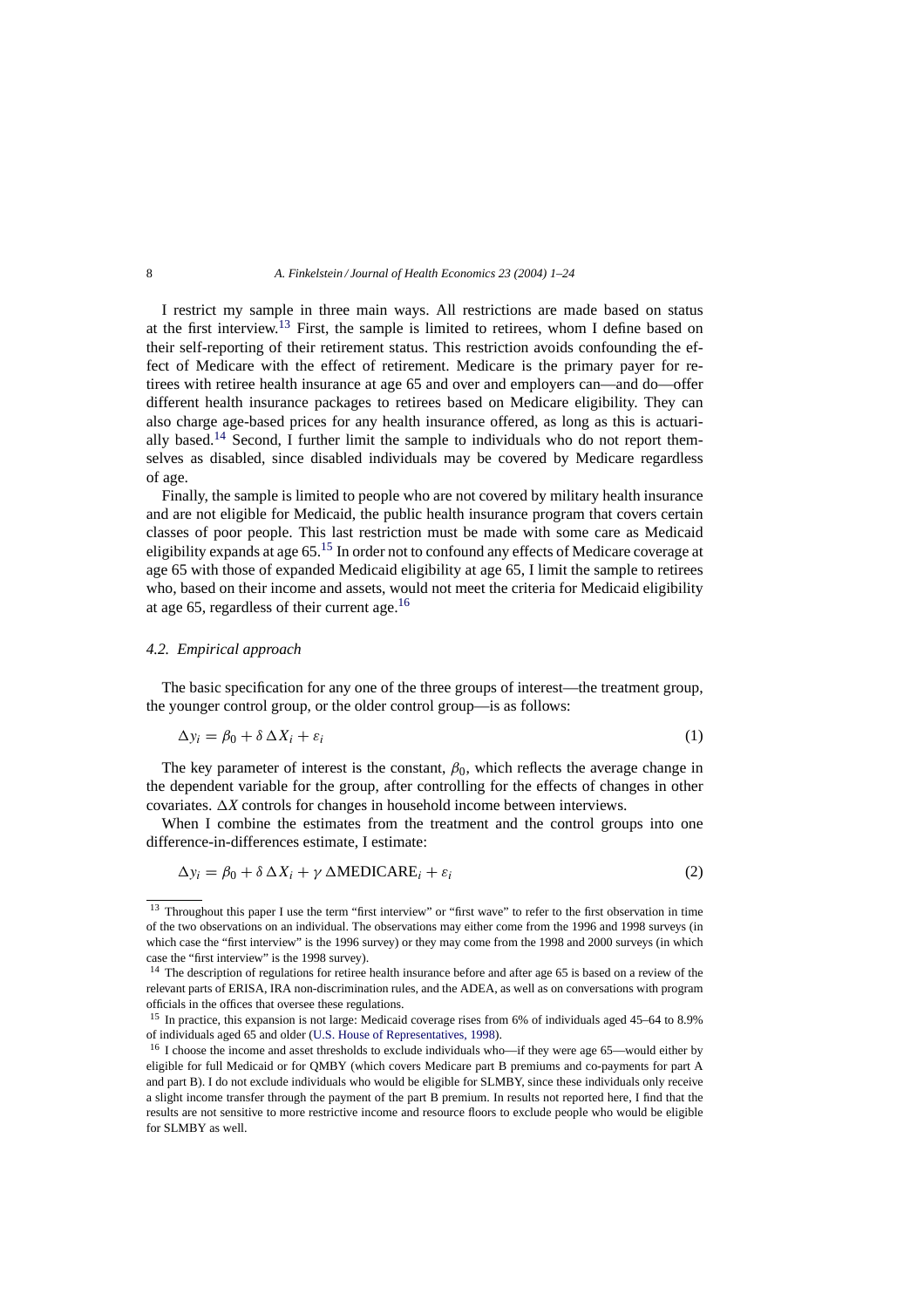$\triangle \text{MEDICARE}_{i}$  is an indicator variable that is equal to one if the individual is in the treatment group, and thus experienced a change in Medicare status between interviews.

When I estimate [Eq. \(1\)](#page-7-0) for the treatment group,  $\beta_0$  reflects the combined effects of becoming eligible for Medicare and any effects of aging or the passage of time. The identifying assumption in [Eq. \(2\)](#page-7-0) is that any effects of aging or the passage of time are the same for retirees aged 60–62 and aged 65–67 as they are for retirees aged 63 and 64. Under this assumption,  $\beta_0$  now measures the aging and time effects and  $\gamma$  measures the effect of a change in Medicare coverage.

I estimate [Eqs \(1\) and \(2\)](#page-7-0) by OLS. I adjust the standard errors for correlation within the error term across observations (in differences) for the same individual. I estimate all regressions using the HRS weights for the first interview.

#### *4.3. Dependent variables*

The two main dependent variables used in this paper are both changes in binary measures of private health insurance coverage. I begin by looking at the impact of Medicare coverage on changes in whether the individual has *any* private health insurance coverage. I define private health insurance coverage as private insurance coverage for acute medical care (i.e. not including long-term care insurance policies). These include policies provided through a current or former employer, a Medicare HMO, or purchased directly through an insurance company; the source of the coverage is identifiable in the data.

An analysis of the effect of Medicare on changes in whether the individual has any private health insurance coverage may provide an incomplete picture of the effect of Medicare on private insurance coverage if the nature of the private coverage changes substantially. As is typical of most survey data, the HRS does not provide an overall measure of the amount of coverage provided by the individual's policy. As a proxy for the impact of Medicare on the amount of coverage provided by the private policy, the other main dependent variable examined is the change in private coverage for prescription drugs. Prescription drugs represent the largest gap in Medicare coverage that, prior to age 65, tends to be covered by the same insurance product that covers the services subsequently-covered by Medicare; 85% of the retiree private insurance prior to Medicare covers prescription drugs and prescription drug insurance is not sold as a stand-alone product. For reasons discussed in greater detail in [Appendix A, I](#page-21-0) define individuals as having prescription drug coverage if they either report having such coverage or are in a Medicare HMO. [Appendix A](#page-21-0) explores several alternative approaches to measuring prescription drug coverage and reports that the principal findings are not sensitive to the choices made.

# *4.4. Descriptive statistics*

[Table 1](#page-9-0) provides some summary statistics. The middle column shows sample averages for the treatment group. The other two columns show the sample average for the younger and older control groups. The racial, gender, educational, and income composition of the three groups is very similar. The proportion in worse health tends to increase with age, which is not surprising. The only other noticeable difference between the groups—apart from their age—is that the observations from the older control group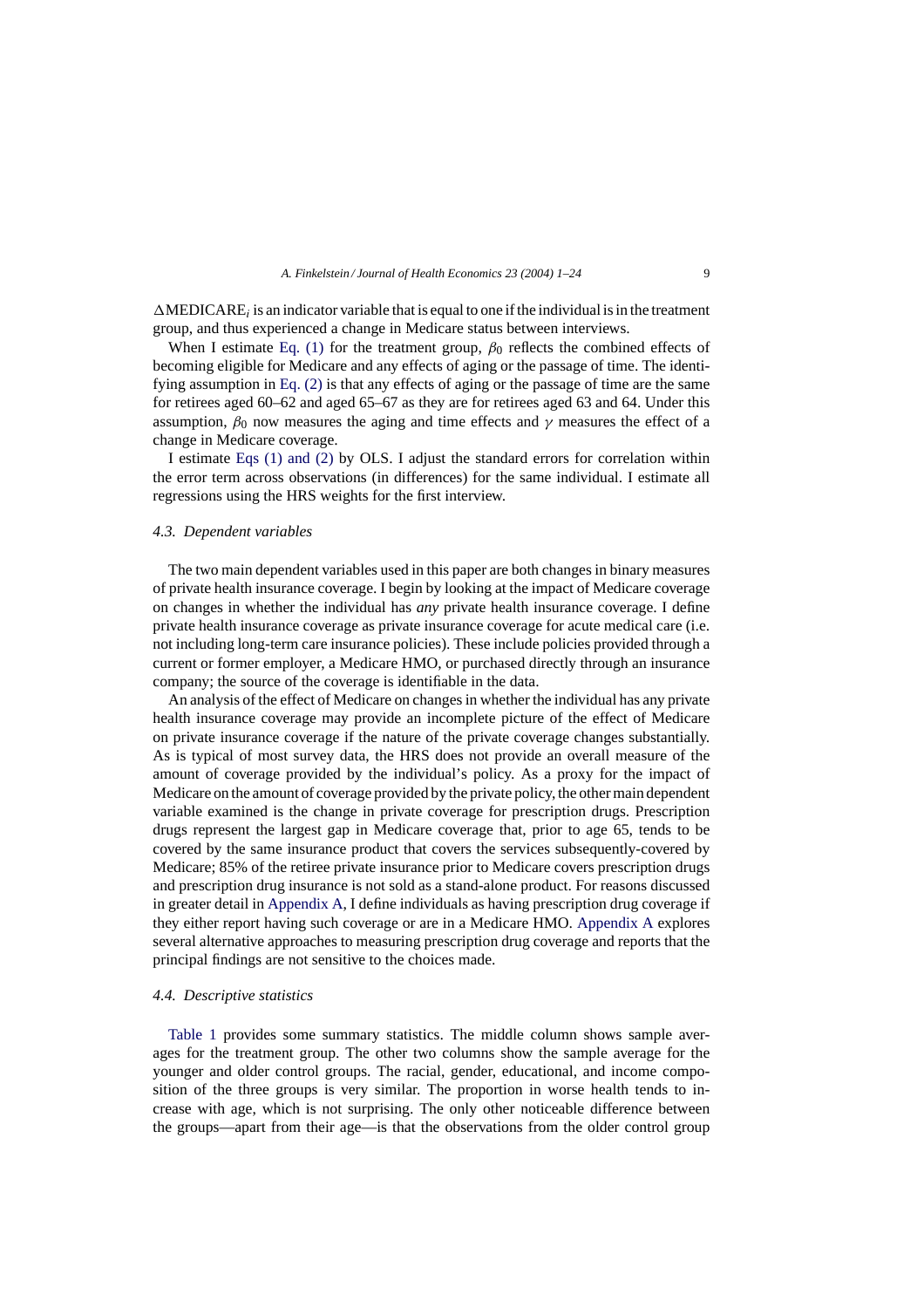|                                                 | Younger control group:<br>retirees under age 65 in<br>both interviews | Treatment group:<br>retirees who turn<br>65 between<br>interviews | Older control group:<br>retirees aged 65 and<br>older in both<br>interviews |
|-------------------------------------------------|-----------------------------------------------------------------------|-------------------------------------------------------------------|-----------------------------------------------------------------------------|
| Average age (wave 1)                            | 61.3                                                                  | 63.5                                                              | 65.9                                                                        |
| Percent from 1996 to 1998<br>surveys            | 0.51                                                                  | 0.53                                                              | 0.32                                                                        |
| Percent male                                    | 0.51                                                                  | 0.49                                                              | 0.56                                                                        |
| Percent white                                   | 0.91                                                                  | 0.90                                                              | 0.90                                                                        |
| Median household income<br>in first wave $(\$)$ | 37573                                                                 | 33512                                                             | 32568                                                                       |
| Educational attainment in first wave            |                                                                       |                                                                   |                                                                             |
| Less than high school                           | 0.20                                                                  | 0.22                                                              | 0.24                                                                        |
| High school grad                                | 0.38                                                                  | 0.40                                                              | 0.34                                                                        |
| Some college                                    | 0.17                                                                  | 0.19                                                              | 0.19                                                                        |
| College grad $+$                                | 0.25                                                                  | 0.19                                                              | 0.23                                                                        |
| Self-reported health in first wave              |                                                                       |                                                                   |                                                                             |
| Fair or poor                                    | 0.15                                                                  | 0.18                                                              | 0.21                                                                        |
| Good                                            | 0.31                                                                  | 0.31                                                              | 0.34                                                                        |
| Very good or excellent                          | 0.54                                                                  | 0.50                                                              | 0.44                                                                        |
| $N$ (in differences)                            | 860                                                                   | 841                                                               | 1278                                                                        |

<span id="page-9-0"></span>

| Table 1 |                   |
|---------|-------------------|
|         | Sample statistics |

All means are weighted.

are disproportionately from following retirees from the 1998 to 2000 survey. This simply reflects the fact that younger retirees "age into" the older control group by the second pair of surveys. To investigate whether the findings are sensitive to this compositional change, I ascertained that the estimated effects of Medicare do not vary across pairs of adjacent surveys.

# **5. Main results**

#### *5.1. Changes in private health insurance coverage*

[Table 2](#page-10-0) presents evidence of the effect of Medicare on having private health insurance. The first three columns show the estimated change in private insurance coverage between interviews separately for each of the control groups and for the treatment group. The final column shows the difference-in-difference estimate of the change in private insurance coverage for those who turn 65 between interviews relative to the change in private insurance coverage for those in the control groups. In this specification, the coefficient of interest is that on  $\triangle \text{MEDICARE}$ . Under the identifying assumptions, it reflects the effect of becoming covered by Medicare on private insurance coverage.

The top two panels show results—without and with covariates respectively—when the dependent variable is changes in whether the individual has *any* private health insurance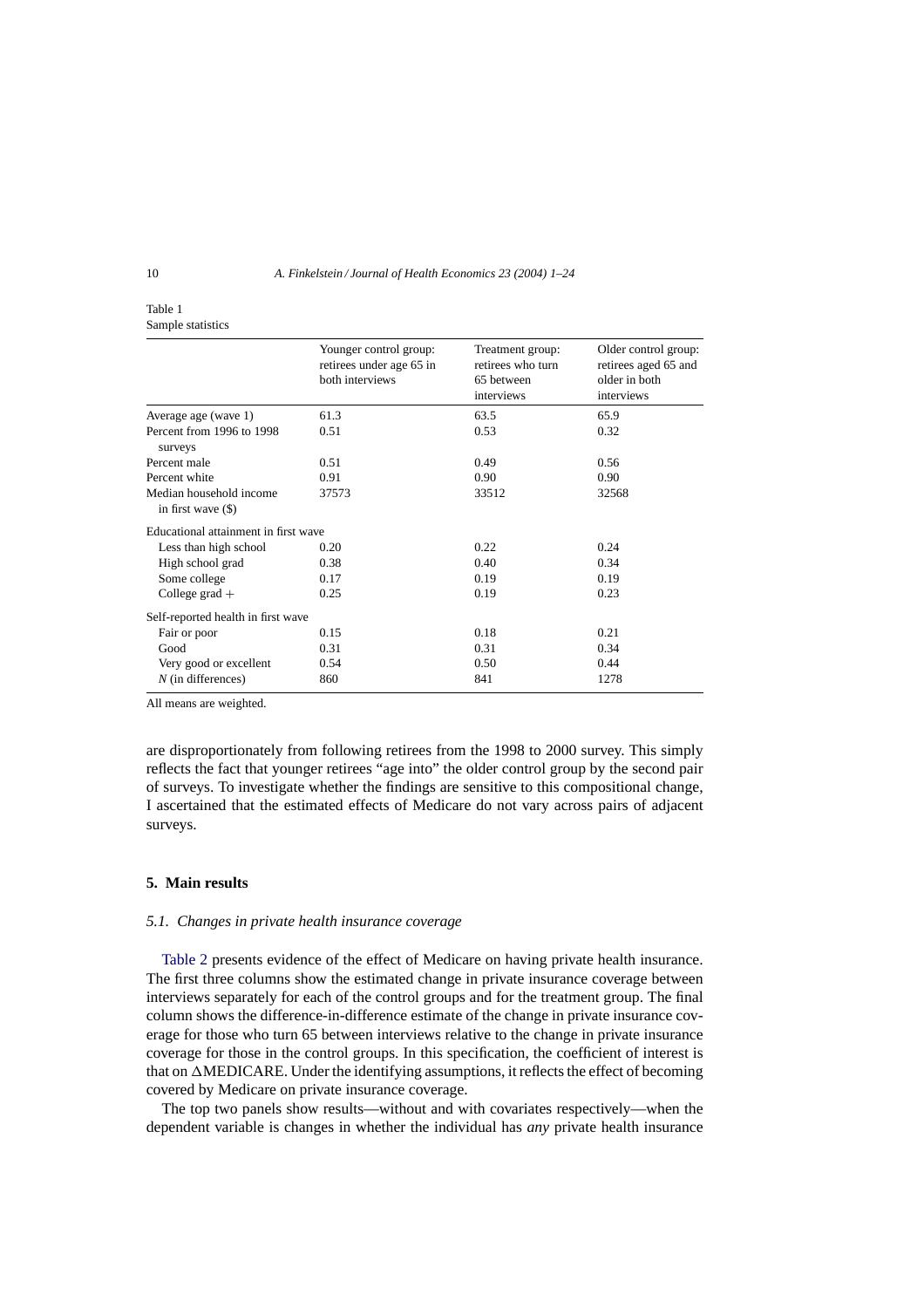## <span id="page-10-0"></span>Table 2Effect of Medicare on private health insurance coverage

|                                                                                                                   | Younger control group:<br>retirees under 65 in<br>both interviews | Treatment group:<br>retirees who turn<br>65 between<br>interviews | Older control group:<br>retirees 65 and over<br>in both interviews | Difference-in-differences<br>estimate |
|-------------------------------------------------------------------------------------------------------------------|-------------------------------------------------------------------|-------------------------------------------------------------------|--------------------------------------------------------------------|---------------------------------------|
| Dependent variable: change in whether have any private health insurance coverage                                  |                                                                   |                                                                   |                                                                    |                                       |
| Whole sample, without covariates                                                                                  |                                                                   |                                                                   |                                                                    |                                       |
| $\beta_0$                                                                                                         | $-0.021**$ (0.009)                                                | $0.025*(0.014)$                                                   | $0.023***(0.009)$                                                  | 0.006(0.006)                          |
| <b>AMEDICARE</b>                                                                                                  |                                                                   |                                                                   |                                                                    | 0.019(0.016)                          |
| Mean private health insurance (wave 1)                                                                            | 0.893                                                             | 0.850                                                             | 0.873                                                              | 0.872                                 |
| $N$ (in differences)                                                                                              | 854                                                               | 825                                                               | 1245                                                               | 2924                                  |
| Dependent variable: change in whether have any private health insurance coverage<br>Whole sample, with covariates |                                                                   |                                                                   |                                                                    |                                       |
| $\beta_0$                                                                                                         | $-0.021**$ (0.009)                                                | $0.024*(0.014)$                                                   | $0.023***(0.009)$                                                  | 0.006(0.007)                          |
| <b>AMEDICARE</b>                                                                                                  |                                                                   |                                                                   |                                                                    | 0.019(0.016)                          |
| Mean private health insurance (wave 1)                                                                            | 0.892                                                             | 0.849                                                             | 0.873                                                              | 0.872                                 |
| $N$ (in differences)                                                                                              | 850                                                               | 820                                                               | 1241                                                               | 2911                                  |
| Dependent variable: change in private prescription drug coverage                                                  |                                                                   |                                                                   |                                                                    |                                       |
| Whole sample, with covariates                                                                                     |                                                                   |                                                                   |                                                                    |                                       |
| $\beta_0$                                                                                                         | $-0.031**$ (0.014)                                                | 0.019(0.020)                                                      | 0.007(0.012)                                                       | $-0.008(0.009)$                       |
| <b>AMEDICARE</b>                                                                                                  |                                                                   |                                                                   |                                                                    | 0.027(0.024)                          |
| Mean drug coverage (wave 1)                                                                                       | 0.785                                                             | 0.695                                                             | 0.693                                                              | 0.719                                 |
| $N$ (in differences)                                                                                              | 850                                                               | 820                                                               | 1241                                                               | 2911                                  |

*Notes*: The first three columns presen<sup>t</sup> the results of estimating Eq. [\(1\).](#page-7-0) The fourth column presents the results from estimating Eq. [\(2\).](#page-7-0) Estimation is by OLS. Standard

errors are in parentheses. They are adjusted for heteroscedasticity and for correlation within the error term across observations (in differences) for the same individual. ∗∗∗ Denote significance at the 1% levels.

∗∗ 5% levels.

∗ 10% level.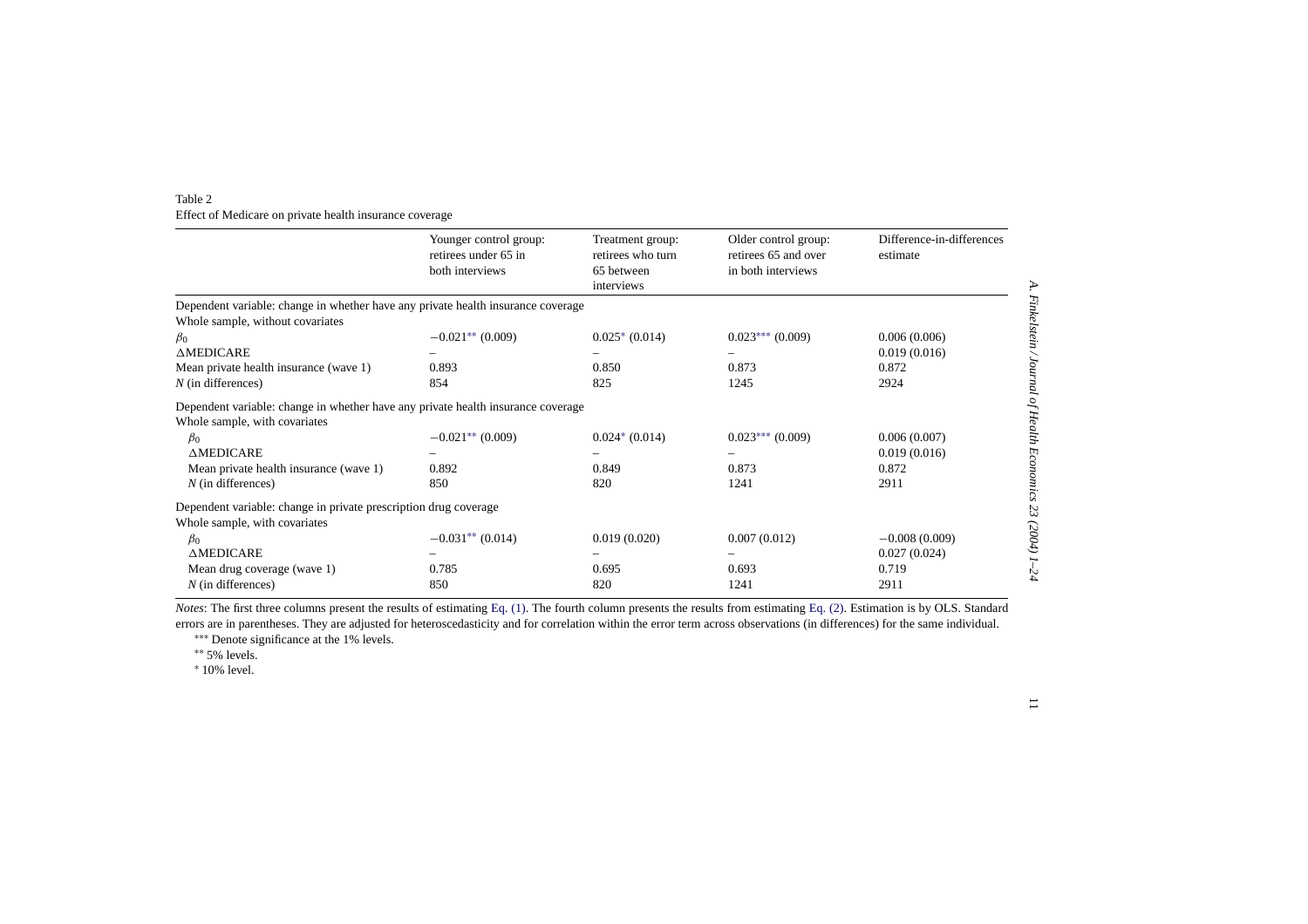coverage.<sup>17</sup> There is little evidence of an aggregate effect of Medicare coverage on this margin. This is the case both when the treatment group alone is analyzed and in the difference-in-differences specification; this similarity alleviates concerns that the results hinge critically on the untestable identifying assumption. The difference-in-differences results suggest that Medicare coverage is associated with a statistically insignificant 2% point increase in private health insurance coverage. We can reject—at the 95% confidence level—an effect of Medicare on private health insurance coverage that is larger than a 1% point decline or a 5% point increase.

The lack of an effect of Medicare on whether individuals have any private health insurance may mask effects of Medicare on the nature of this coverage. Therefore, the bottom panel of [Table 2](#page-10-0) investigates the effect of Medicare on private prescription drug coverage. There is little evidence to suggest that Medicare is associated with a change in prescription drug coverage. The point estimate indicates a (statistically insignificant) 3% point increase in prescription drug coverage associated with Medicare coverage, and we can reject with 95% confidence a decrease that is larger than 2% points or an increase that is larger than 7% points. Consistent with this small estimated impact of Medicare (and the fact that the only other covariate in the regression is a change in household income), the  $R^2$  of the difference-in-difference regressions in [Table 2](#page-10-0) is quite small (less than 0.01).

# *5.2. The potential for unraveling: results by health status*

The aggregate results suggest that there is no net effect of Medicare on the residual private insurance market. However, it is possible that these aggregate results mask differential effects for individuals of different risk levels. As discussed above, one concern with a partial public insurance program is that it may be particularly likely to produce declines in residual private insurance coverage among lower risk individuals. I therefore examine whether Medicare has a differential effect on private insurance coverage for individuals of different health status. I measure health status based on self-reported health status (poor or fair, good, very good or excellent) at the time of the first interview.

[Table 3](#page-12-0) shows the impact of Medicare by self-reported health status on whether the individual has any private health insurance coverage. [Table 4](#page-13-0) shows the same analysis when the dependent variable is changes in whether the individual has private prescription drug coverage. There is no evidence of declines in insurance coverage among the lower risk (healthier) individuals. This does not appear to reflect merely issues of sample size, and hence limited power to detect statistically significant declines. Even the *point estimates* (either for the treatment group alone or in the difference-in-differences specifications) in [Tables 3 and 4](#page-12-0) indicate that Medicare is almost always associated with an *increase* in insurance coverage; in the 2 (out of 12) cases in which it may be associated with a decline, this decline is less than −0.5% points. Indeed, for those who report themselves to be highest risk (i.e. in fair or poor health), Medicare is associated with a *statistically significant* 12–14% point *increase* in prescription drug coverage (i.e. in fair or poor health). However, this finding is not robust to an alternative definition of health status, based on the number (out of a possible seven) of chronic health conditions reported. With this measure, the analysis

<sup>&</sup>lt;sup>17</sup> All subsequent results in the paper control for covariates; the results are never sensitive to these controls.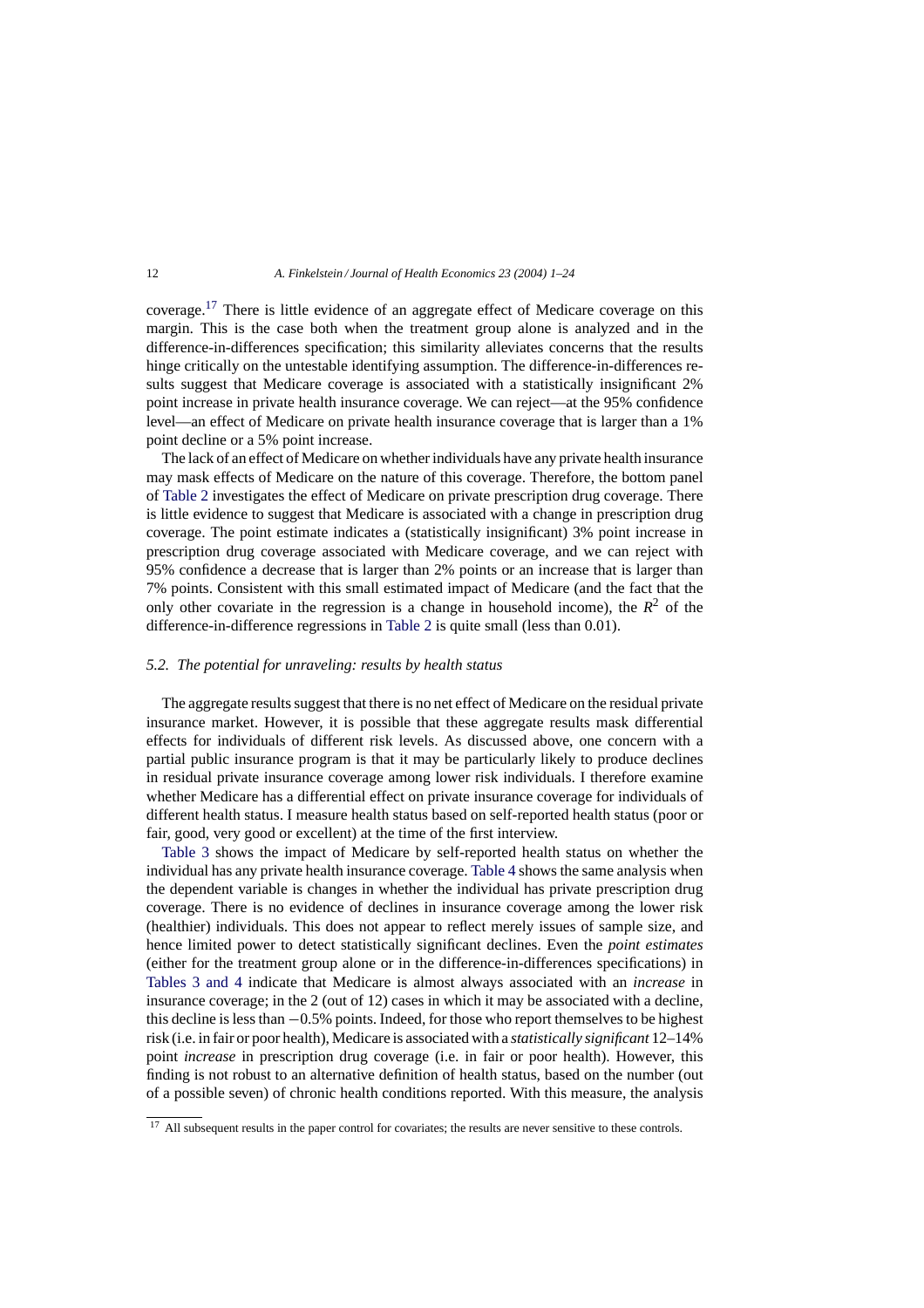| Health                                    | Younger control group:<br>retirees under 65 in<br>both interviews | Treatment group:<br>retirees who turn<br>65 between | Older control group:<br>retirees 65 and over<br>in both interviews | Difference-in-differences<br>estimate |
|-------------------------------------------|-------------------------------------------------------------------|-----------------------------------------------------|--------------------------------------------------------------------|---------------------------------------|
|                                           |                                                                   | interviews                                          |                                                                    |                                       |
| Fair or poor                              |                                                                   |                                                     |                                                                    |                                       |
| $\beta_0$                                 | $-0.059*(0.032)$                                                  | 0.046(0.041)                                        | 0.018(0.021)                                                       | $-0.009(0.018)$                       |
| <b>AMEDICARE</b>                          | -                                                                 | $\overline{\phantom{0}}$                            | —                                                                  | 0.050(0.046)                          |
| Mean private health<br>insurance (wave 1) | 0.817                                                             | 0.696                                               | 0.860                                                              | 0.805                                 |
| $N$ (in differences)                      | 141                                                               | 160                                                 | 267                                                                | 568                                   |
| Good                                      |                                                                   |                                                     |                                                                    |                                       |
| $\beta_0$                                 | $-0.012(0.014)$                                                   | 0.038(0.023)                                        | 0.022(0.017)                                                       | 0.011(0.012)                          |
| <b>AMEDICARE</b>                          |                                                                   |                                                     |                                                                    | 0.025(0.027)                          |
| Mean private health<br>insurance (wave 1) | 0.863                                                             | 0.854                                               | 0.851                                                              | 0.855                                 |
| $N$ (in differences)                      | 274                                                               | 270                                                 | 430                                                                | 974                                   |
| Very good or excellent                    |                                                                   |                                                     |                                                                    |                                       |
| $\beta_0$                                 | $-0.016(0.12)$                                                    | 0.012(0.017)                                        | $0.026**$ (0.013)                                                  | 0.008(0.009)                          |
| <b>AMEDICARE</b>                          |                                                                   |                                                     |                                                                    | 0.004(0.021)                          |
| Mean private health<br>insurance (wave 1) | 0.930                                                             | 0.901                                               | 0.895                                                              | 0.907                                 |
| $N$ (in differences)                      | 435                                                               | 390                                                 | 543                                                                | 1368                                  |

<span id="page-12-0"></span>Table 3 Effect of Medicare on any private health insurance, by self reported health status

*Notes*: See notes to [Table](#page-10-0) 2. Dependent variable is change in whether individual has any private health insurance coverage. Health status is defined based on self-reported health status in first interview. All results include controls for covariates.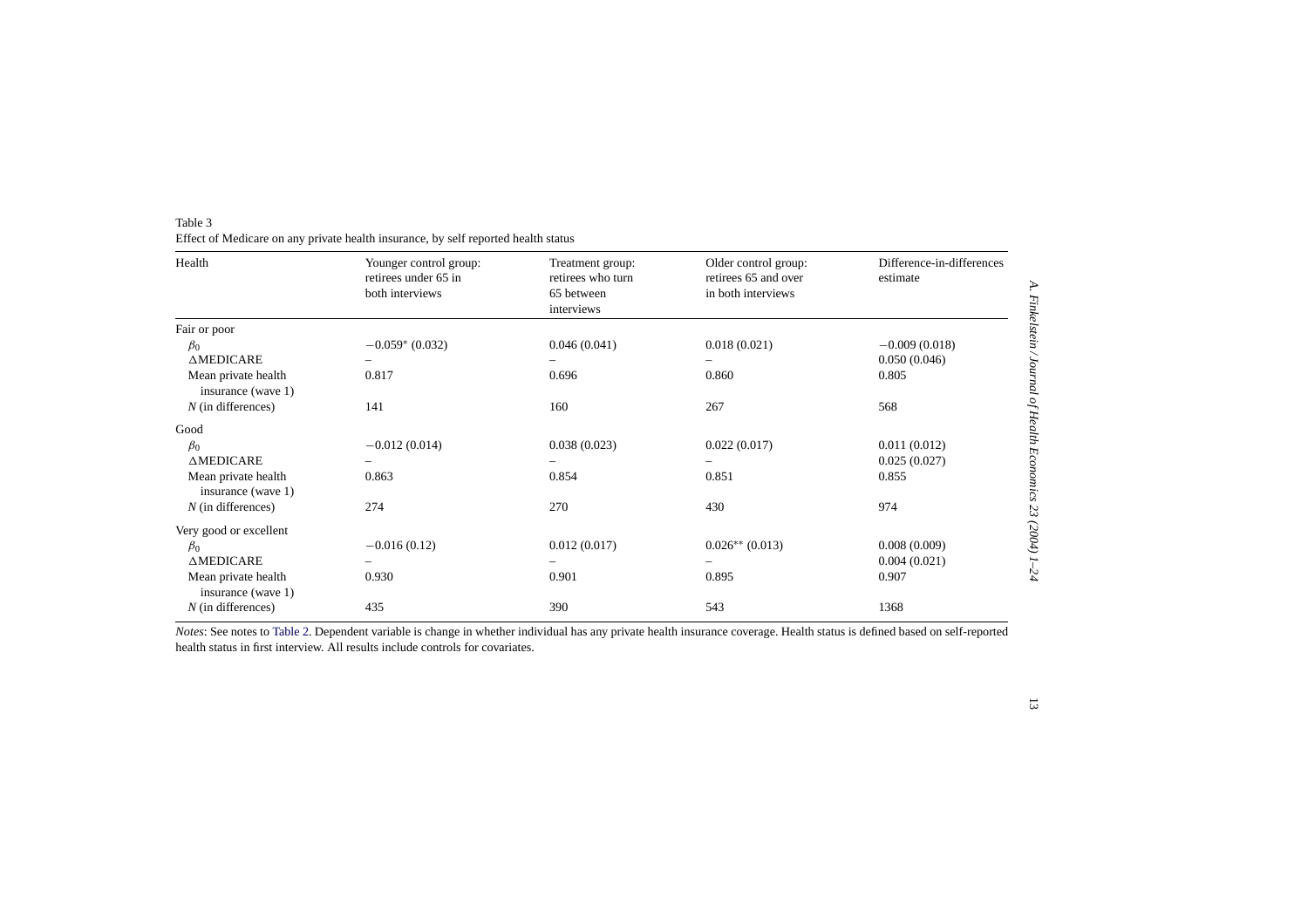<span id="page-13-0"></span>

| Health                         | Younger control group:<br>retirees under 65 in<br>both interviews | Treatment group:<br>retirees who turn<br>65 between<br>interviews | Older control group:<br>retirees 65 and over<br>in both interviews | Difference-in-differences<br>estimate |
|--------------------------------|-------------------------------------------------------------------|-------------------------------------------------------------------|--------------------------------------------------------------------|---------------------------------------|
| Fair or poor                   |                                                                   |                                                                   |                                                                    |                                       |
| $\beta_0$                      | $-0.057(0.039)$                                                   | $0.120***(0.048)$                                                 | $-0.016(0.025)$                                                    | $-0.025(0.021)$                       |
| <b>AMEDICARE</b>               |                                                                   |                                                                   |                                                                    | $0.140***(0.054)$                     |
| Mean drug coverage<br>(wave 1) | 0.705                                                             | 0.542                                                             | 0.700                                                              | 0.658                                 |
| $N$ (in differences)           | 141                                                               | 160                                                               | 267                                                                | 568                                   |
| Good                           |                                                                   |                                                                   |                                                                    |                                       |
| $\beta_0$                      | $-0.037(0.024)$                                                   | $-0.005(0.036)$                                                   | 0.003(0.022)                                                       | $-0.011(0.016)$                       |
| <b>AMEDICARE</b>               |                                                                   |                                                                   |                                                                    | 0.004(0.041)                          |
| Mean drug coverage<br>(wave 1) | 0.776                                                             | 0.730                                                             | 0.677                                                              | 0.718                                 |
| $N$ (in differences)           | 274                                                               | 270                                                               | 430                                                                | 974                                   |
| Very good or excellent         |                                                                   |                                                                   |                                                                    |                                       |
| $\beta_0$                      | $-0.026(0.020)$                                                   | 0.0004(0.028)                                                     | 0.019(0.017)                                                       | $-0.00006(0.013)$                     |
| <b>AMEDICARE</b>               |                                                                   |                                                                   |                                                                    | $-0.0001(0.033)$                      |
| Mean drug coverage<br>(wave 1) | 0.812                                                             | 0.729                                                             | 0.702                                                              | 0.744                                 |
| $N$ (in differences)           | 435                                                               | 390                                                               | 543                                                                | 1368                                  |

*Notes*: See notes to [Table](#page-10-0) 2. Dependent variable is change in whether individual has private prescription drug coverage. Health status is defined based on self-reported health status in first interview. All results include controls for covariates.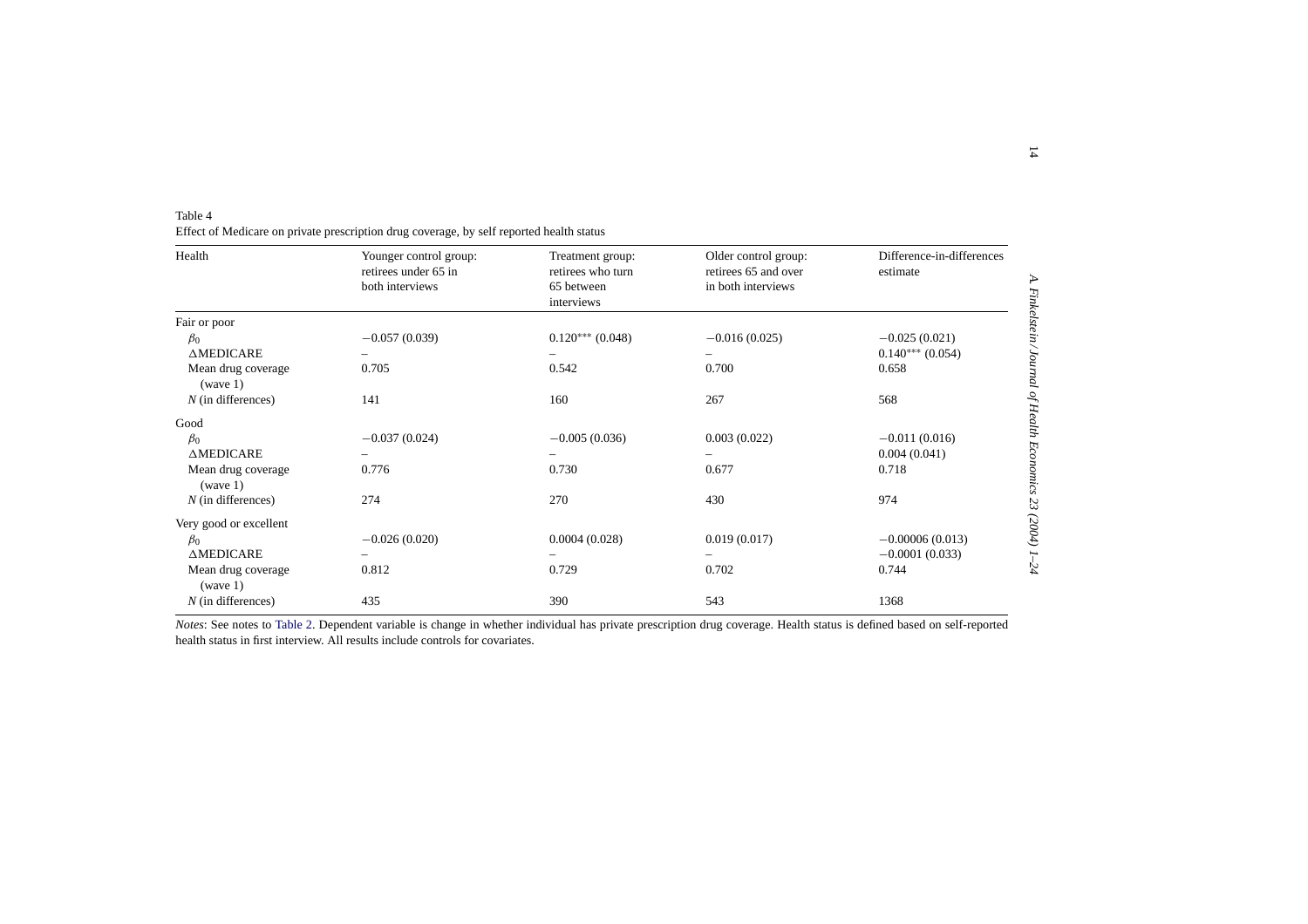<span id="page-14-0"></span>

Fig. 1. Changes in sources of insurance coverage for retirees over 2-year period.

(not reported here) indicates similar (statistically insignificant) increases in private health insurance or in private prescription drug coverage for individuals with different numbers of chronic conditions.<sup>18</sup>

Taken together therefore, the results in [Tables 2–4](#page-10-0) suggest that Medicare does not produce an unraveling of the residual private insurance market. There is no statistical or substantive evidence of a decline in insurance coverage for the lower risk individuals (or indeed for any individuals).

It is somewhat surprising that we do not find the public program associated with an unraveling of the residual private insurance market relative to the pre-65 private insurance market, given in particular the greater predictability of the residual risk relative to the combined risk. It may be that the moral hazard subsidy of the private residual insurance market by the public program sufficiently reduces the price of the private insurance to induce lower risk individuals to continue pooling with higher risk individuals in the private market, despite the lower insurance value. Institutional changes in the structure of private health insurance at age 65 may also be an important factor. The next section considers the potential role of these institutional changes.

#### *5.3. Medicare and changes in the source of insurance coverage*

In thinking about how to generalize these findings to other partial public health insurance programs, it is important to consider the changes in the *source* of insurance coverage that are also associated with Medicare. Fig. 1 provides a graphical illustration. For retirees who

<sup>&</sup>lt;sup>18</sup> In results not reported, I also find evidence that Medicare is associated with a statistically significant increase in prescription drug coverage among the lowest income group; I find no evidence of a differential impact of Medicare (either substantively or statistically) by other characteristics such as gender, race, martial status, size of firm the individual worked in prior to retirement, or year of starting interview. The differential results by health status do not appear to be driven primarily by the relationship between income and health status; when I estimate [Eq. \(2\)](#page-7-0) including a complete set of interactions of health group and of income group with all of the regressors, I continue to find a statistically significant increase in prescription drug coverage among the least healthy.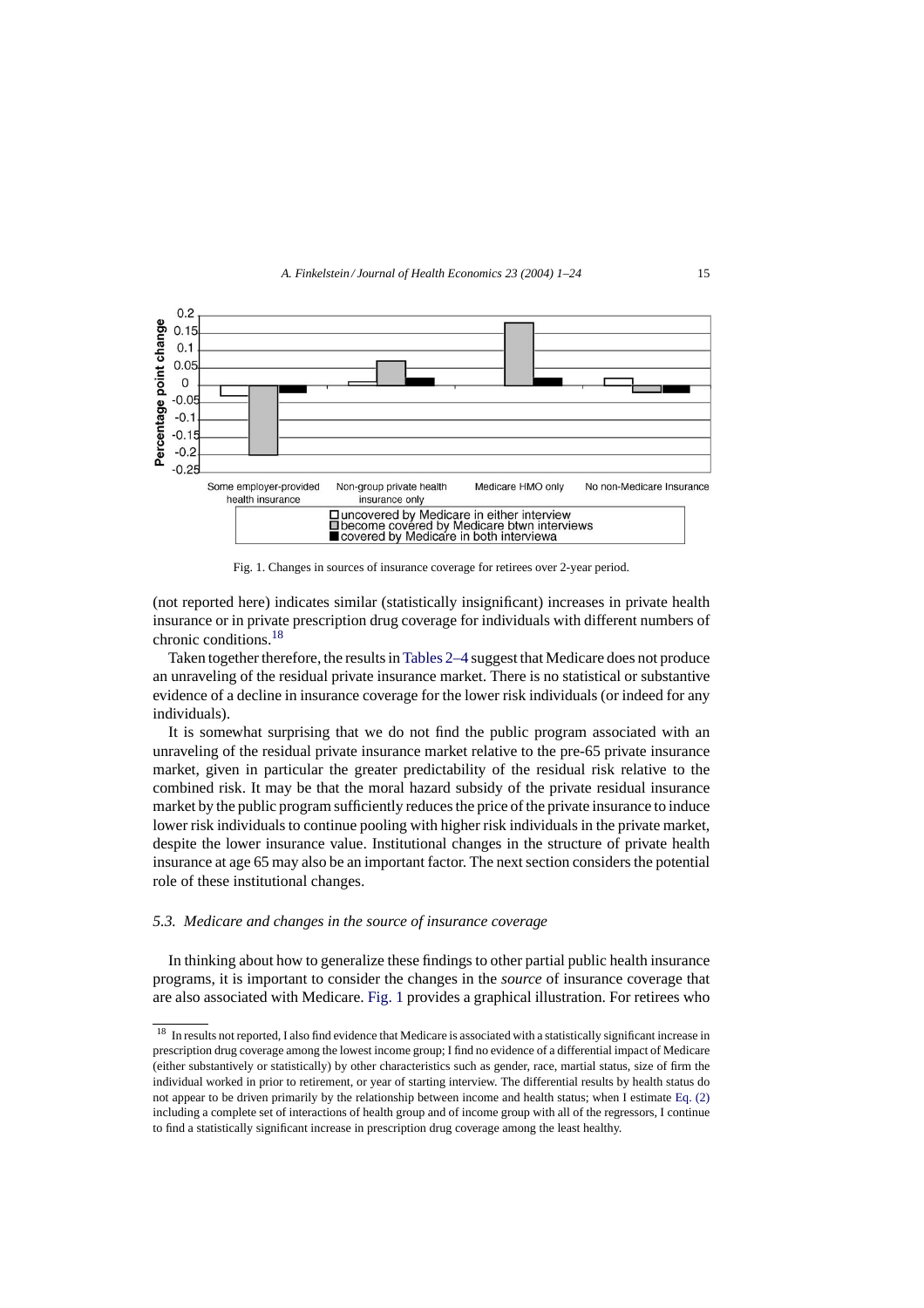| Sample                         | Individuals who have<br>employer-provided health<br>insurance in both waves | Individuals who do not have<br>employer-provided health<br>insurance in both wave |
|--------------------------------|-----------------------------------------------------------------------------|-----------------------------------------------------------------------------------|
| Whole sample                   | $0.040(0.030)(N = 1460)$                                                    | $0.028(0.037)(N = 1451)$                                                          |
| Health: fair or poor           | $0.144**$ (0.070) ( $N = 237$ )                                             | $0.130^{*}$ (0.078) (N = 331)                                                     |
| Health: good                   | $0.071(0.045)(N = 499)$                                                     | $-0.018(0.071)(N=475)$                                                            |
| Health: very good or excellent | $-0.008(0.044)(N = 723)$                                                    | $-0.0001(0.052)(N=645)$                                                           |

Table 5

| Effect of Medicare on private prescription drug coverage by source of insurance coverage |  |  |  |  |
|------------------------------------------------------------------------------------------|--|--|--|--|
|                                                                                          |  |  |  |  |
|                                                                                          |  |  |  |  |
|                                                                                          |  |  |  |  |

*Notes*: All cells report the coefficient on  $\triangle \text{MEDICARE}$  from estimation of [Eq. \(2\)](#page-7-0) on the sample described. All regressions control for covariates.

become covered by Medicare, there is a pronounced shift away from employer-provided insurance. By contrast, there is little change in the source of insurance coverage for individuals in either of the two control groups. This raises the possibility that the shift away from employer-provided health insurance for the treatment group is a causal effect of Medicare. For example, since Medicare coverage at age 65 requires the firm to redesign the private health insurance plan for retirees so that it now "wraps around" Medicare, Medicare coverage may be associated with a change in the costs and premiums of the private plan.<sup>19</sup>

[Fig. 1](#page-14-0) indicates that the shift away from employer-provided coverage associated with Medicare is primarily toward coverage by Medicare HMOs; there is also a slight increase in coverage in the individual (non-group) market. Almost all individuals in a Medicare HMO during the time period studied had prescription drug coverage (see [Appendix A\).](#page-21-0) Medicare HMOs—which, definitionally, cannot exist prior to Medicare coverage at age 65—may therefore play an important role in explaining why Medicare is not associated with declines in prescription drug coverage. Since Medicare HMOs may reduce some of the other benefits available through traditional Medicare—such as choice of physician—individuals in Medicare HMOs may be choosing to get prescription drug coverage at the expense of benefits that the public program would otherwise provide.

In addition to the emergence of Medicare HMOs, the regulation of the non-group insurance market also changes with the introduction of Medicare. After age 65, only 10 standardized plans may be offered in the non-group market; in addition, during the first 6 months of Medicare coverage, these non-group policies must be offered to any applicant at the same, community-rated price.

As one way of potentially isolating the effects of Medicare from the effects of these changes in the non-employer-provided health insurance options associated with Medicare coverage, Table 5 examines the effect of Medicare on prescription drug coverage for retirees who have employer-provided health insurance in both waves; this group (representing half the total sample) us the largest sub-sample with the *same source* of insurance coverage in both waves. For comparison purposes, Table 5 also shows the effect of Medicare for retirees

<sup>&</sup>lt;sup>19</sup> I cannot distinguish in these data whether the shift away from employer-provided retiree health insurance when Medicare coverage begins stems from reduced offering or reduced take-up. However, evidence on employer offering of retiree health insurance to retirees under and over age 65 indicates that offer-rates are quite similar for these two groups. ([U.S. Department of Labor, 1999a,b\).](#page-23-0)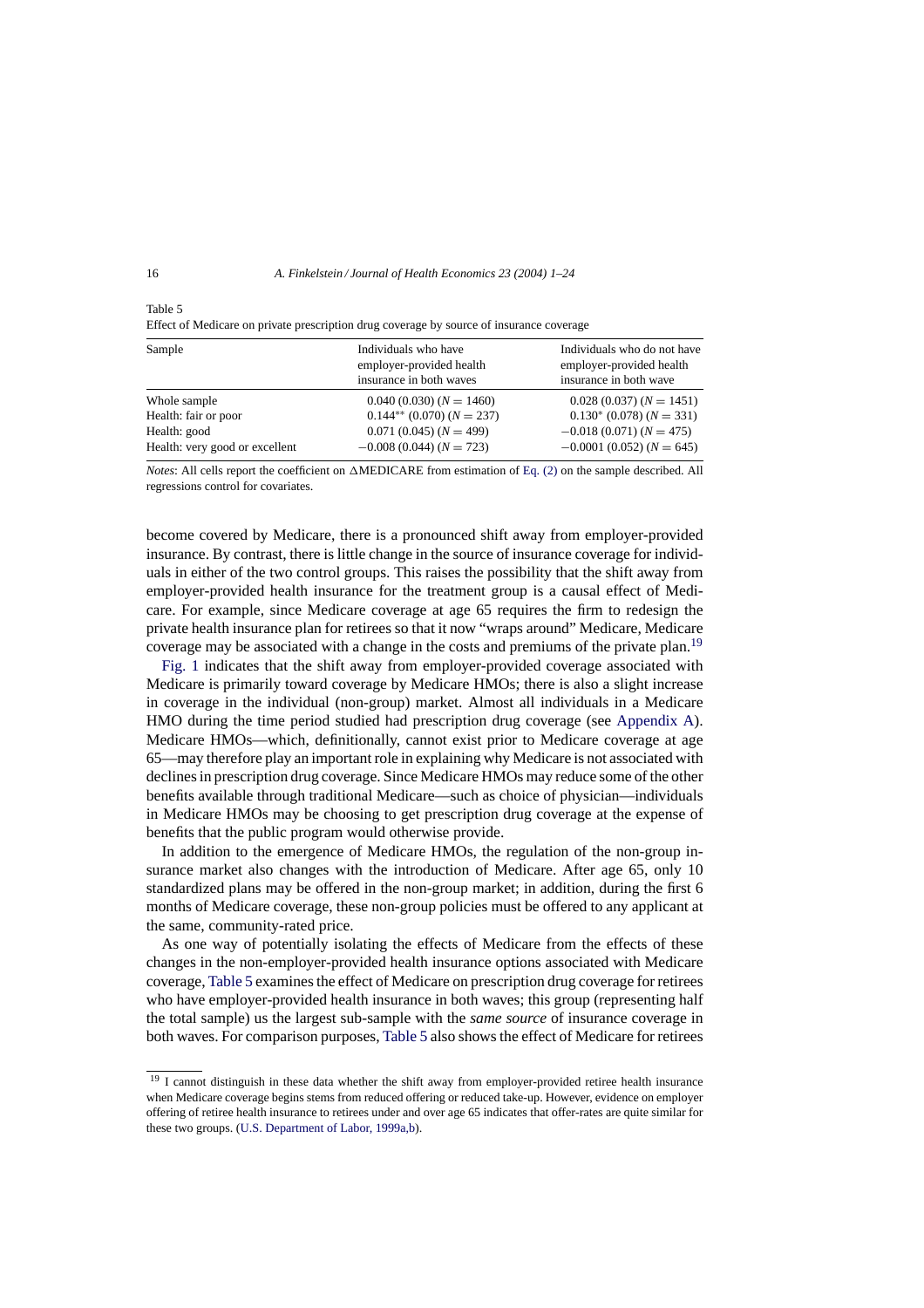<span id="page-16-0"></span>who do not have employer-provided health insurance in both waves (the other half of the sample). Of course, such an analysis should be interpreted with caution, as retention of employer coverage is likely to be an endogenous outcome.

For both sub-samples, the results indicate the same patterns as the overall sample. Specifically, there is no evidence that Medicare is associated with a decline in prescription drug coverage for any health category and there is evidence that Medicare is associated with a statistically significant increase in prescription drug coverage for the least healthy (highest risk). The fact that the effect of Medicare on prescription drug coverage looks similar when the sample is restricted to retirees who retain employer-provided health insurance suggests that the results for the whole sample are not driven entirely by regulatory changes in the non-group market or the emergence of Medicare HMOs in the over-65 market. It also suggests that the results for the whole sample are not driven primarily by the shift from employer-provided coverage to coverage by Medicare HMOs.<sup>20</sup>

#### *5.4. Specification checks*

I performed a battery of tests to investigate the robustness of the results reported above. Here, I briefly describe the potentially most important of these tests. A primary concern is that while Medicare coverage applies only to the individual, private insurance is often held jointly by a married couple. Retirees may be affected by Medicare at ages other than 65 if their spouse turns 65 and was the source of the private insurance coverage. Similarly, if a spouse retires between interviews, this may affect insurance coverage for the other member of the couple.<sup>21</sup> To address these concerns, I re-estimated [Eq. \(2\)](#page-7-0) limiting the sample to retirees who, in the first wave, neither cover their spouses nor receive coverage from their spouse or to retirees whose spouses are either also retired in the first wave or not in the labor force. None of the results discussed above is sensitive to any of these restrictions.<sup>22</sup>

# **6. Other potential effects of partial public insurance programs on private insurance markets**

The main focus of the paper is the potential for Medicare to produce an unraveling of the adverse selection equilibrium in the residual private insurance market. However, there are several other venues by which public insurance provision may affect private insurance markets. Here, I briefly discuss the results of some indirect tests of two of these alternative mechanisms.

First, if individuals mistakenly believe that the public program provides comprehensive coverage, then the introduction of a partial public insurance program may produce declines

<sup>&</sup>lt;sup>20</sup> Since some retirees with employer provided health insurance may receive that coverage after age 65 through a Medicare HMO, I also tried further restricting the sample to those who have employer-provided coverage in both rounds and do not report having a Medicare HMO as well. The results looked similar to those reported.

 $21$  Every individual in the main sample is retired, but the spouse is not necessarily retired.

<sup>&</sup>lt;sup>22</sup> In the interest of brevity, I do not report the results from these tests. These results—as well as a description of some of the additional specification tests—can be found in the working paper version of this paper ([Finkelstein,](#page-22-0) [2002b\).](#page-22-0)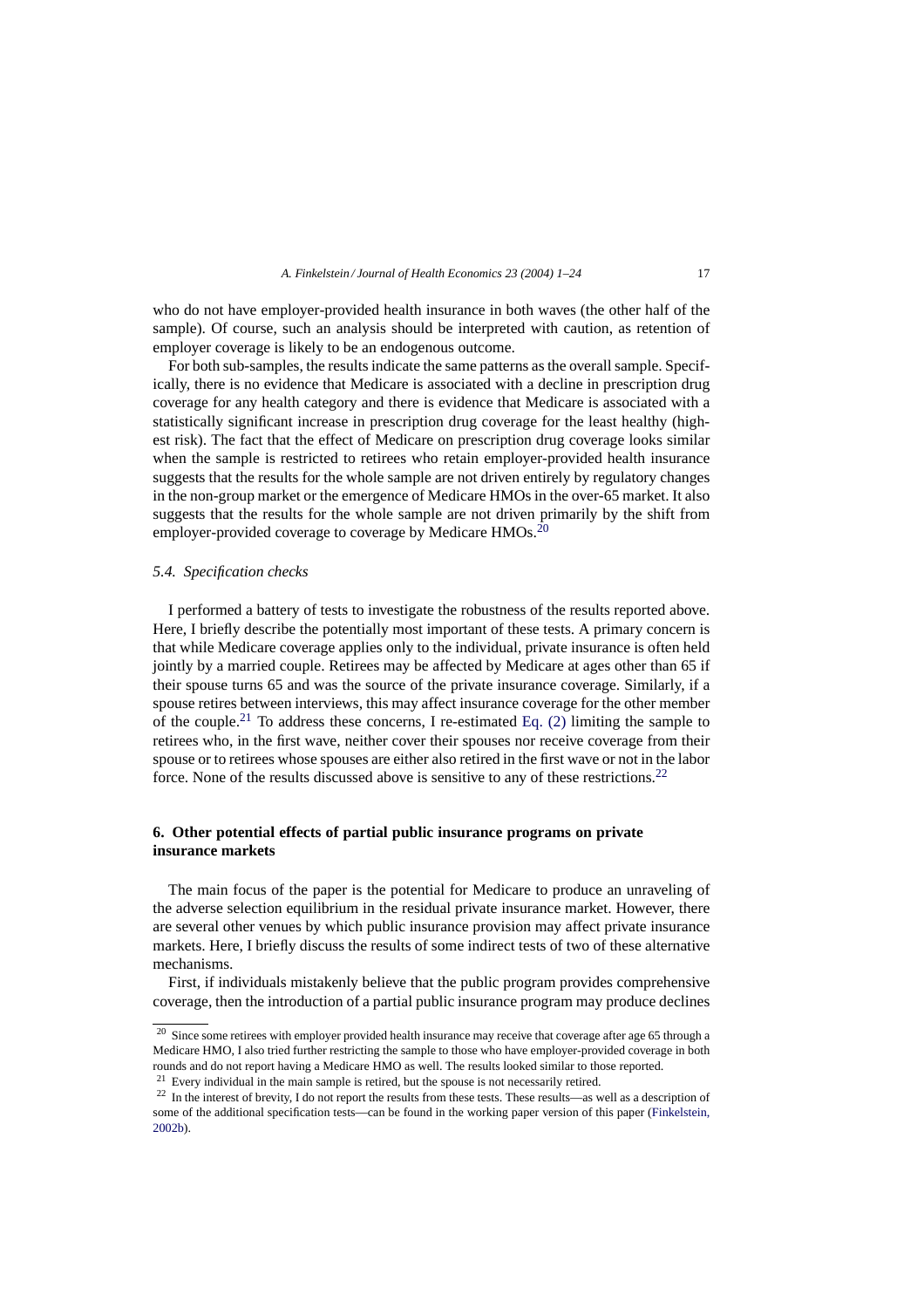in total insurance coverage and in welfare for individuals who originally had more private insurance than the amount provided by the public program. This type of misinformation suggests that declines in private insurance coverage should be particularly pronounced among individuals who are least likely to be aware of the limitation of the public program.

I consider two possible approaches to measuring potential misinformation effects. First, individuals with lower educational attainment or individuals who do not regularly use prescription medicine may be expected to be less aware of the fact that Medicare does not cover prescription drugs, and therefore more likely to drop prescription drug coverage once covered by Medicare. However, I find no substantive or statistical evidence of this; these results are reported in more detail in [Finkelstein \(2002b\).](#page-22-0) Second, I examine the impact of Medicare on private long-term care insurance coverage. Like prescription drug coverage, long-term care insurance is not provided by Medicare; however, unlike prescription drug coverage, long-term care insurance is sold as a separate product from acute medical care insurance both before and after age 65. Therefore, any effect of Medicare on long-term care insurance is less likely to reflect other factors such as the unbundling of the compulsory and residual risks. Table 6 presents estimates of the effect of Medicare on coverage for

|                               | Younger<br>control group | Treatment group   | Older control<br>group | Difference-in-<br>differences estimate |
|-------------------------------|--------------------------|-------------------|------------------------|----------------------------------------|
| Whole sample                  |                          |                   |                        |                                        |
| $\beta_0$<br><b>AMEDICARE</b> | $-0.005(0.013)$          | $0.036**$ (0.015) | $-0.006(0.009)$        | $-0.006(0.007)$<br>$0.041**$ (0.017)   |
| Mean LTC coverage<br>(wave 1) | 0.127                    | 0.110             | 0.144                  | 0.130                                  |
| $N$ (in differences)          | 816                      | 798               | 1230                   | 2844                                   |
| Less than high school         |                          |                   |                        |                                        |
| $\beta_0$<br><b>AMEDICARE</b> | $-0.015(0.033)$          | 0.036(0.022)      | $-0.024(0.018)$        | $-0.025(0.016)$<br>$0.056*$ (0.030)    |
| Mean LTC coverage<br>(wave 1) | 0.087                    | 0.044             | 0.091                  | 0.077                                  |
| $N$ (in differences)          | 173                      | 186               | 310                    | 669                                    |
| High school graduate          |                          |                   |                        |                                        |
| $\beta_0$<br><b>AMEDICARE</b> | $-0.023(0.019)$          | 0.011(0.022)      | 0.008(0.015)           | $-0.005(0.012)$<br>0.018(0.027)        |
| Mean LTC coverage<br>(wave 1) | 0.130                    | 0.103             | 0.102                  | 0.111                                  |
| $N$ (in differences)          | 311                      | 309               | 408                    | 1028                                   |
| Some college or more          |                          |                   |                        |                                        |
| $\beta_0$<br><b>AMEDICARE</b> | 0.015(0.020)             | $0.061**$ (0.026) | $-0.006(0.015)$        | 0.002(0.012)<br>$0.059*$ (0.031)       |
| Mean LTC coverage<br>(wave 1) | 0.146                    | 0.151             | 0.209                  | 0.176                                  |
| $N$ (in differences)          | 329                      | 296               | 490                    | 1115                                   |

Table 6 Effect of Medicare on private insurance coverage for long-term care

*Notes*: See notes to [Table 2.](#page-10-0) The dependent variable is changes in private long-term care insurance coverage. Educational attainment is based on reports in the first interview. All regressions control for covariates.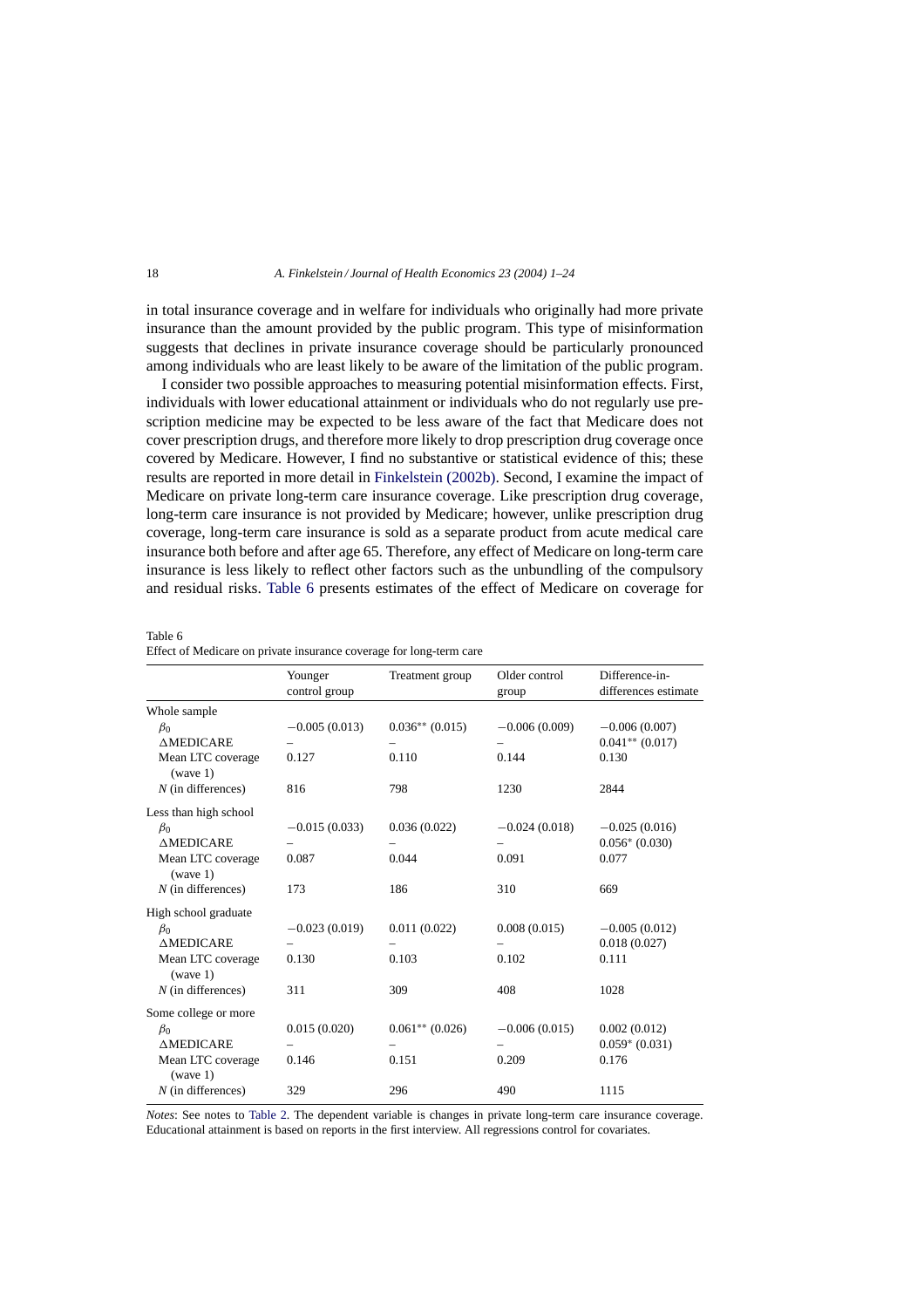<span id="page-18-0"></span>Table 7 Effect of Medicare on health insurance that does not cover prescription drugs

|                                     | Younger control group:<br>retirees under 65 in<br>both interviews | Treatment group:<br>retirees who turn<br>65 between<br>interviews | Older control group:<br>retirees 65 and over<br>in both interviews | Difference-in-differences<br>estimate |
|-------------------------------------|-------------------------------------------------------------------|-------------------------------------------------------------------|--------------------------------------------------------------------|---------------------------------------|
| Whole sample                        |                                                                   |                                                                   |                                                                    |                                       |
| $\beta_0$<br><b>AMEDICARE</b>       | 0.009(0.013)                                                      | 0.006(0.018)                                                      | 0.017(0.010)                                                       | $0.014*(0.008)$<br>$-0.007(0.021)$    |
| Mean insurance<br>coverage (wave 1) | 0.109                                                             | 0.154                                                             | 0.180                                                              | 0.152                                 |
| N (in differences)                  | 850                                                               | 820                                                               | 1241                                                               | 2911                                  |
| Health: fair or poor                |                                                                   |                                                                   |                                                                    |                                       |
| $\beta_0$<br><b>AMEDICARE</b>       | $-0.002(0.033)$                                                   | $-0.074**$ (0.035)                                                | 0.034(0.022)                                                       | 0.016(0.018)<br>$-0.090**$ (0.041)    |
| Mean insurance<br>coverage (wave 1) | 0.112                                                             | 0.154                                                             | 0.161                                                              | 0.148                                 |
| $\boldsymbol{N}$                    | 141                                                               | 160                                                               | 267                                                                | 568                                   |
| Health: good                        |                                                                   |                                                                   |                                                                    |                                       |
| $\beta_0$<br><b>AMEDICARE</b>       | 0.025(0.022)                                                      | 0.042(0.029)                                                      | 0.020(0.019)                                                       | 0.022(0.014)<br>0.020(0.034)          |
| Mean insurance<br>coverage (wave 1) | 0.086                                                             | 0.125                                                             | 0.174                                                              | 0.137                                 |
| $\boldsymbol{N}$                    | 274                                                               | 270                                                               | 430                                                                | 974                                   |
| Health: very good or excellent      |                                                                   |                                                                   |                                                                    |                                       |
| $\beta_0$                           | 0.008(0.018)                                                      | 0.011(0.026)                                                      | 0.007(0.016)                                                       | 0.007(0.012)                          |
| <b>AMEDICARE</b>                    | $\overline{\phantom{0}}$                                          |                                                                   |                                                                    | 0.005(0.031)                          |
| Mean insurance<br>coverage (wave 1) | 0.120                                                             | 0.172                                                             | 0.193                                                              | 0.164                                 |
| Ν                                   | 435                                                               | 390                                                               | 543                                                                | 1368                                  |

*Notes*: See notes to [Table](#page-10-0) 2. The dependent variable is changes in coverage for health insurance that does not cover prescription drugs. Health status is defined based on self-reported health status in first interview. All results control for covariates.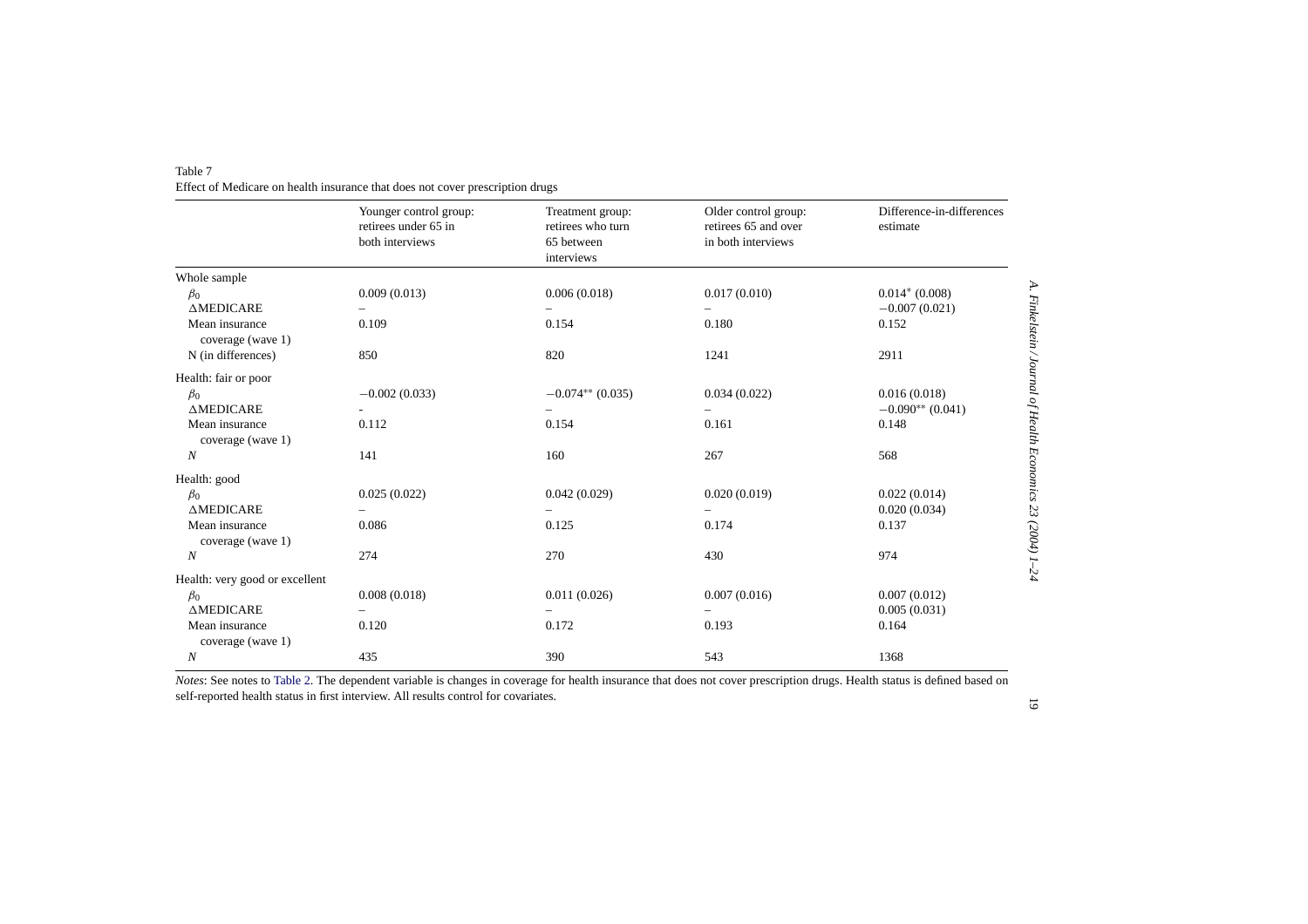long-term care insurance.<sup>23</sup> I present results both for the whole sample and separately by educational attainment, since we might expect the least educated to be most likely to be misinformed. There is no evidence that long-term care insurance coverage declines—for any education level—when retirees become covered by Medicare, as might be expected if they mistakenly believe that Medicare now covers them for long-term care expenses. To the contrary, there is evidence of a statistically significant 4% point (35%) increase in long-term care insurance coverage associated with Medicare coverage. This may be due to the "focusing" event provided by Medicare coverage that causes individuals to rethink their health care needs as elderly individuals.

A second mechanism by which Medicare may impact the residual private market is if there are substantial fixed costs to insurance policies. By decreasing the amount of exposed risk, the partial public insurance program decreases the willingness to pay the fixed cost for private coverage for the residual risk. As a result, the public program may produce declines in total insurance coverage for some individuals who originally had more private insurance than the amount provided by the public program. These declines should be particularly pronounced for those with less comprehensive insurance coverage prior to the partial public program and for lower risk individuals.<sup>24</sup>

[Table 7](#page-18-0) therefore examines the effect of Medicare on private insurance coverage that does not cover prescription drugs, and is therefore less comprehensive than private insurance that covers prescription drugs. In the sample as a whole, the top panel indicates no evidence that Medicare is associated with a change—in either direction—in health insurance that does not cover prescription drugs. Nor is there evidence of relative declines in this insurance among the most healthy (lowest risk).<sup>25</sup> It may be that there are not substantial fixed costs to insurance provision deterring purchase. Alternatively, these smaller policies—which mostly cover the co-payments and deductibles of the public program—may have an even larger moral hazard subsidy which offsets any declines that fixed costs would otherwise produce.

# **7. Conclusion**

Compulsory public insurance programs that provide only partial coverage but allow private supplementary insurance are prevalent in many countries for both health-related and mortality-related risks. Theoretically, the effects of such programs on insurance coverage in the residual private market are ambiguous. Perhaps most strikingly—given that the primary economic rationale for these public programs is to counteract the effects of adverse selection which produces sub-optimal coverage in private insurance markets—these programs may in principle result in either increases or decreases in private insurance coverage for the residual

<sup>&</sup>lt;sup>23</sup> Long-term care insurance coverage in the HRS is measured by the following question: "Not including government programs, do you now have any insurance which specifically covers any part of personal or medical care in your home or in a nursing home for a year or more?"

 $24$  This latter prediction holds both in models of asymmetric information in which the low risk have less insurance than the high risk (see e.g. [Rothschild and Stiglitz \(1976\)\)](#page-22-0) and in models with symmetric information.

<sup>&</sup>lt;sup>25</sup> [Table 7](#page-18-0) presents the results for self-reported health status. There is also no evidence of large declines among the least healthy as measured by number of reported chronic conditions (results not shown).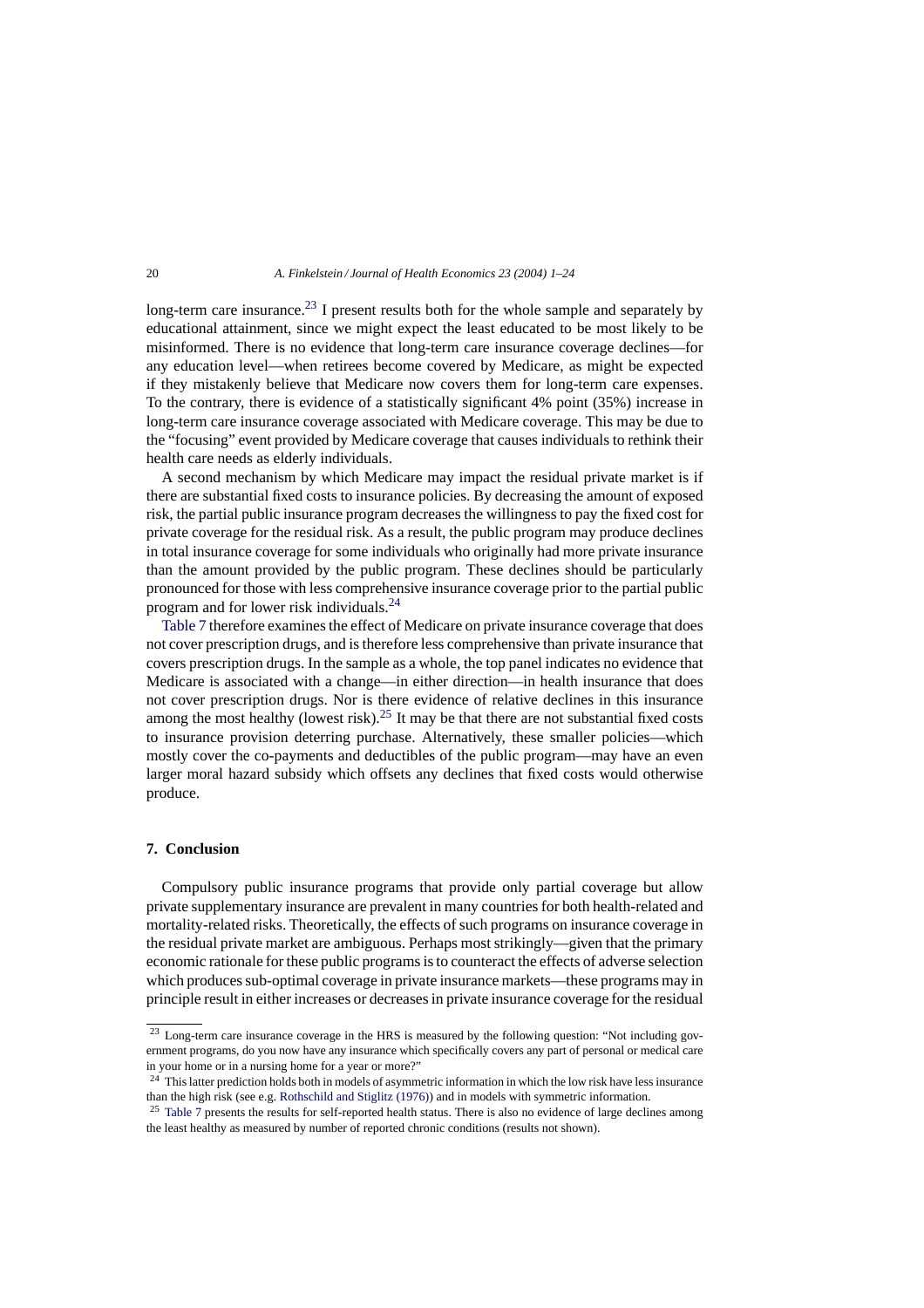risk. Yet the effect of partial public insurance programs on supplementary insurance markets has received little, if any, empirical attention.

This paper begins to address this void by examining the effects of the partial public health insurance coverage for the elderly provided by the US Medicare program on the residual private health insurance market for the elderly. I find that Medicare is not associated with substantive changes in whether individuals have any private health insurance. It is also not associated with substantive changes in private insurance coverage for prescription drugs, one of the largest health expenditures left uncovered by the public program. A particular concern was that lower risk individuals would be less willing to pool with higher risk individuals in the insurance market for the residual risk than for a more comprehensive insurance package, and that this would result in an unraveling of the residual private insurance market. However, I found no evidence of declines in insurance coverage for any risk group, and even some evidence of increases in insurance coverage for the highest risk groups.

These results, therefore, suggest that the partial public insurance provided by the Medicare program does not appear to impair the functioning of the residual private insurance market. In the context of understanding health insurance coverage for the elderly, these results suggest that the partial nature of Medicare coverage does not appear to be responsible for the limited private prescription drug coverage for the elderly. More generally, the results in the paper provide what is, to my knowledge, the first empirical evidence on how partial public insurance programs affect the equilibrium in the residual private insurance market.

At least two factors, however, are likely to be important in considering how generalizable these findings are to the effects of other partial public insurance programs on the relevant residual private market. First, Medicare coverage is associated with a shift away from employer-provided health insurance coverage primarily toward coverage by Medicare HMOs—which by definition are not available prior to Medicare coverage—but also slightly toward the non-group market, which is regulated differently for the under age 65 and over age 65 markets. Although there is no evidence of differential effects of Medicare on prescription drug coverage for retirees moving between markets relative to those who stay within the employer-provided market, it seems likely that the effects of other partial public insurance programs may well vary to the extent that they are associated with different changes in the source of private coverage. It also suggests that the impact of Medicare on prescription drug coverage might be quite different in the absence of Medicare HMOs.

Second, it seems likely that the nature of the relationship between the risk covered by the public program and by the residual private market plays an important role in the effect of the partial public program. In the case of the Medicare program, the moral hazard subsidy of the residual private market by the public insurance program may be important in inducing individuals to remain in the market, particularly given the greater predictability of the residual expenditure which should otherwise have reduced the residual insurance demand. An important question for further work is whether, absent such subsidies, partial public insurance programs would produce substantially more unraveling in residual private insurance markets. This seems particularly important in thinking about the effects of partial public insurance programs for risks other than medical expenditures—such as defined benefit Social Security programs—where such subsidies may not exist.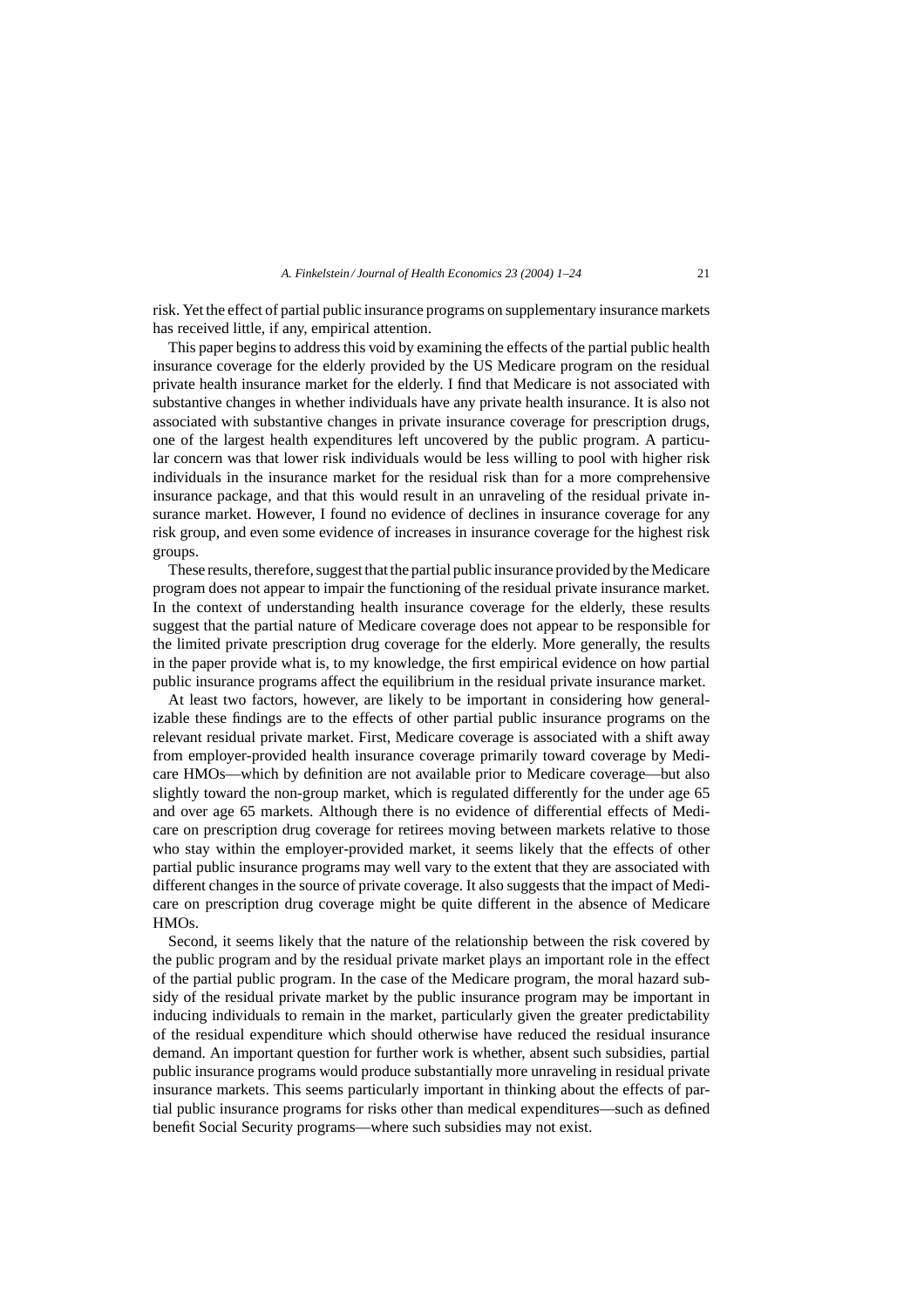# <span id="page-21-0"></span>**Acknowledgements**

I am grateful to Daron Acemoglu, Hoyt Bleakley, David Cutler, Peter Diamond, Jon Gruber, Jerry Hausman, Lakshmi Iyer, Paras Mehta, Sendhil Mullainathan, Ben Olken, Jim Poterba, Sarah Reber, Melissa Kearney, and two anonymous referees for helpful comments.

#### **Appendix A. Measuring prescription drug coverage in the HRS**

Two issues arise in measuring prescription drug coverage in the HRS. First, the form of the survey questions suggests that the HRS will tend to systematically miss drug coverage from individuals who get this coverage through a Medicare HMO, especially if this Medicare HMO is not provided through an employer.

To elicit information on drug coverage, the HRS inquires about private prescription drug coverage for those who are covered by employer-provided health insurance (question R27), those who are covered by Medicare and have non-group private health insurance (question R46e), and those who are not covered by Medicare and are covered by non-group private health insurance (question R55f). However, individuals in a Medicare HMO (i.e. respond affirmatively to question R11), are not asked if they have prescription drug coverage through the Medicare HMO.

Data from the 1996 MCBS indicates that almost all (95%) of individuals in a Medicare HMO have drug coverage. Among those in the HRS who report having both a Medicare HMO and employer coverage, 91% report drug coverage. However, the survey will miss people who have Medicare HMOs that are not provided through an employer; this is about 13% of the sample that is over age 65. I adjust the HRS data to reflect this mis-measurement: I assign all individuals in a Medicare HMO drug coverage.

Second, information about drug coverage is available not only based on the self-reported answers to questions about drug coverage described above, but also based on information about covered expenses. For those who report regularly taking prescription medications, the HRS asks whether these costs are covered at all, partly, or not all by health insurance (question E21).

Since Medicare does not cover prescription drugs and individuals eligible for Medicaid are excluded from the sample, answers to question E21 present another way to measure whether individuals have private insurance that covers prescription drugs. In principle, utilization of both measures might be desirable. However, a measure based on reimbursements presents two difficulties. First, for individuals who do not report regularly using prescription drugs (about 30% of my sample), this measure yields no information on drug coverage. Since individuals who do and do not regularly use prescription drugs may differ in other ways, use of this measure could bias the measure of drug coverage. Second, this measure may underreport coverage for individuals who have prescription drug coverage but face a high deductible, and therefore have not had any covered expenses in a given period. I therefore define drug coverage based on self-reported measures.

The definition of drug coverage used in the paper is, therefore, that individuals are coded as having prescription drug coverage if they either report coverage for prescription drugs or are in a Medicare HMO.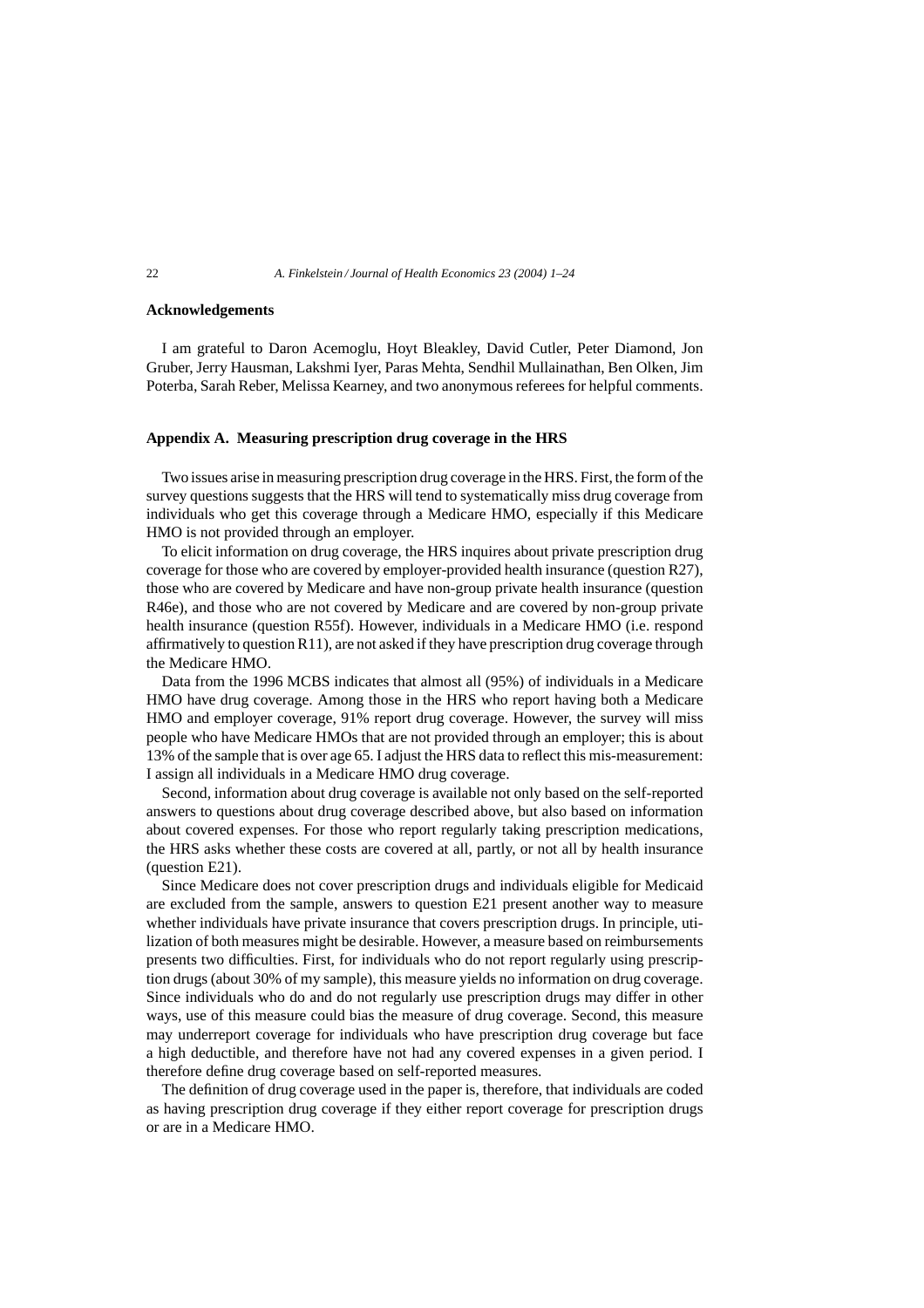<span id="page-22-0"></span>I ascertained that the main results in the paper were not sensitive to the precise definition of prescription drug coverage. In particular, I ascertained that the results in the paper for prescription drug coverage were not sensitive to any of the following alternative definitions of prescription drug coverage:

- Individuals are defined as having drug coverage if they report drug coverage; they are coded as a 0.9 for drug coverage if they do not report drug coverage but are in a Medicare HMO.
- Individuals are defined as having drug coverage if they report drug coverage or if they are in a Medicare HMO but do not also report having employer-provided health insurance coverage.
- Individuals are defined as having drug coverage if they either report having drug coverage, are in a Medicare HMO, or report some prescription drug expenses covered by insurance.

## **References**

- Abel, A.B., 1986. Capital accumulation and uncertain lifetimes with adverse selection. Econometrica 54 (5), 1079–1097.
- Akerlof, G., 1970. The Market for Lemons: quality, uncertainty and the market mechanism. Quarterly Journal of Economics 74, 488–500.
- Besley, T., 1989. Publicly provided disaster insurance for health and the control of moral hazard. Journal of Public Economics 39, 141–156.
- Blomqvist, A., Johannson, P.-O., 1997. Economic efficiency and mixed public/private insurance. Journal of Public Economics 66, 505–516.
- Chiappori, P.-A., 2000. Econometric models of insurance under asymmetric information. In: Georges, D. (Ed.), Handbook of Insurance Economics. Kluwer Academic Publishers, London.
- Cutler, D., Gruber, J., 1996. Does public insurance crowd out private insurance? Quarterly Journal of Economics.
- Cutler, D. Health care and the public sector. In: Auerbach, A., Feldstein, M. (Eds.), Handbook of Public Economics,
	- vol. 4. North Holland, Amsterdam, in press.
- Eckstein, Z., Eichenbaum, M., Peled, D., 1985. Uncertain lifetimes and the welfare enhancing properties of annuity markets and social security. Journal of Public Economics 26, 303–326.
- Ettner, S., 1997. Adverse selection and the purchase of Medigap insurance by the Elderly. Journal of Health Economics 16, 542–562.
- Finkelstein, A., 2002a. When can partial public insurance produce Pareto improvements? NBER Working Paper 9035.
- Finkelstein, A., 2002b. The interaction of partial public insurance programs and residual private insurance markets: evidence from the US Medicare program. NBER Working Paper 9031.
- Marquis, M.S., 1992. Adverse selection with a multiple choice among health insurance plans: a simulation analysis. Journal of Health Economics 11, 129–151.
- Neudeck, W., Podczeck, K., 1996. Adverse selection and regulation in health insurance markets. Journal of Health Economics 15, 387–408.
- Pauly, M., 1974. Overinsurance and public provision of insurance: the roles of moral hazard and adverse selection. Quarterly Journal of Economics 88 (1), 44–62.
- Pauly, M., Zeng, P., 2002. Adverse selection and the death of stand-alone prescription drug insurance. Unpublished Manuscript.
- Piacentini, J., Foley, J., 1992. EBRI Databook on Employee Benefits, second ed.
- Rothschild, M., Stiglitz, J., 1976. An essay on the economics of imperfect information. Quarterly Journal of Economics 90, 629–649.
- Selden, T., 1993. Should the government provide catastrophic insurance? Journal of Public Economics 51, 241– 247.